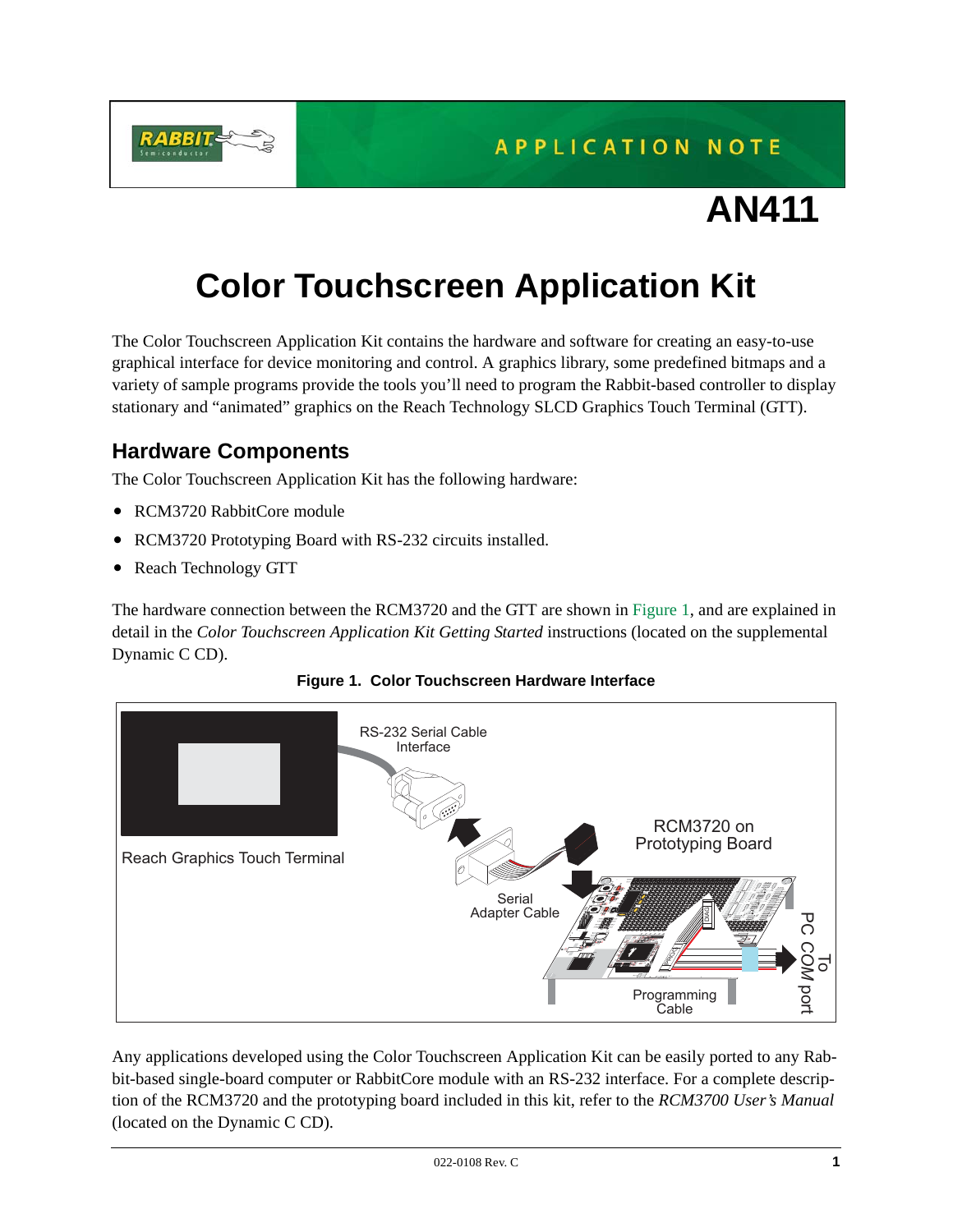# **Software and Documentation**

The Color Touchscreen Application Kit comes with three CD-ROMs:

- 1. Dynamic C CD contains:
	- Dynamic C installation
	- Dynamic C documentation and RCM3720 documentation
- 2. Supplemental Dynamic C CD contains:
	- Application Kit sample programs
	- *Color Touchscreen Application Kit Getting Started* instructions
- 3. Reach Technology CD contains:
	- BMPload.exe, a Windows program for downloading images and macros to the GTT
	- SGTT.pdf, *SLCD Graphics Touch Terminal Technical Manual*: the user's manual for the Reach GTT
	- AN100.pdf, Reach Technology document describing a full-featured application that uses the low-level Reach commands instead of the API functions provided with the Color Touchscreen Application Kit.

# **Definitions**

This section clarifies some terms.

### **bitmap**

A graphical image created using a program such as Windows Paint. The bitmaps are downloaded to the Reach GTT via the Windows program BMPload.exe. This makes them available for display or for use as a button object.

### **button**

A defined area of the screen that is touch sensitive (see "touch area") and has two bitmaps associated with it, one for when the button is not pressed and the other for when it is pressed.

#### **latched button**

Type of button that operates in a push on/ push off mode.

#### **momentary button**

Type of button that is activated for as long as the operator is pressing it.

#### **typematic**

Operation associated with a momentary button. It is a feature that causes the button notification to be repeated for as long as the button is pressed.

#### **touch area**

An area of the screen defined by x and y coordinates that has a user-assigned number associated with it. When the area is touched, a message is sent from the Reach controller to the Rabbit. A total of 128 touch areas are allowed.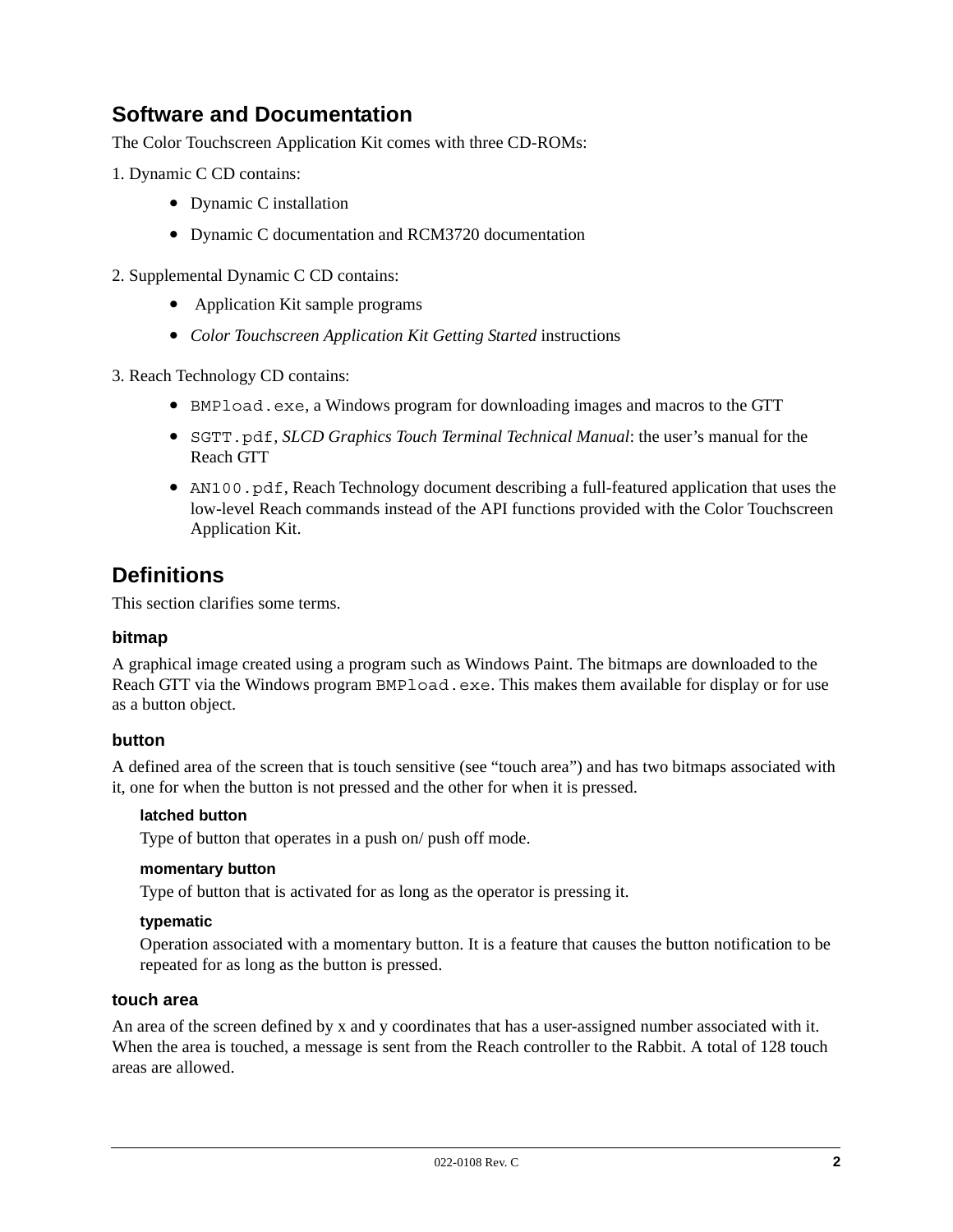# **Sample Programs**

The software included with the supplemental Dynamic C CD contains the bitmaps and macros that need to be loaded to the Reach Technology display before the sample programs listed below can be run. A summary of the loading process is described in the *Color Touchscreen Application Kit Getting Started* instructions. For complete details on the loading process refer to Appendix A of the *SLCD Graphics Touch Terminal Technical Manual*.

When you installed the supplemental Dynamic C CD, you also installed some sample programs that illustrate the use of the RCM3720 with the Reach Technology GTT. These sample programs can be found in the Dynamic C Samples\ColorTouchscreen folder.

**TIP:** Use the bitmaps, macros, and sample programs from the Dynamic C supplemental CD. While these are based on the bitmaps and the sample program included with the Reach Technology CD, the sample programs on the Dynamic C supplemental CD contain all the latest enhancements.

Each sample program has comments that describe the purpose and function of the program. Follow the instructions in the comments at the beginning of the sample program. Note that the RCM3720 must be installed on the Prototyping Board when using these sample programs, and it must be connected to the GTT as shown in [Figure 1](#page-0-0) after the bitmaps and macros have been loaded.

To run a sample program, open it with the File menu, then compile and run it by pressing F9. The following sample programs are available.

LCD\_BAR\_CHART1.C, LCD\_BAR\_CHART2.C, LCD\_BAR\_CHART3.C Various demos of bar charts.

LCD\_BUTTON1.C, LCD\_BUTTON2.C, LCD\_BUTTON3.C Various demos of input to the GTT using buttons.

LCD\_PONG1.C, LCD\_PONG2.C

Colorful take on the familiar pong demo.

LCD\_TEXT1.C

Demo of text moving across the screen.

### SLCD\_DEMO.C

A comprehensive demo that exercises many of the kit's API functions.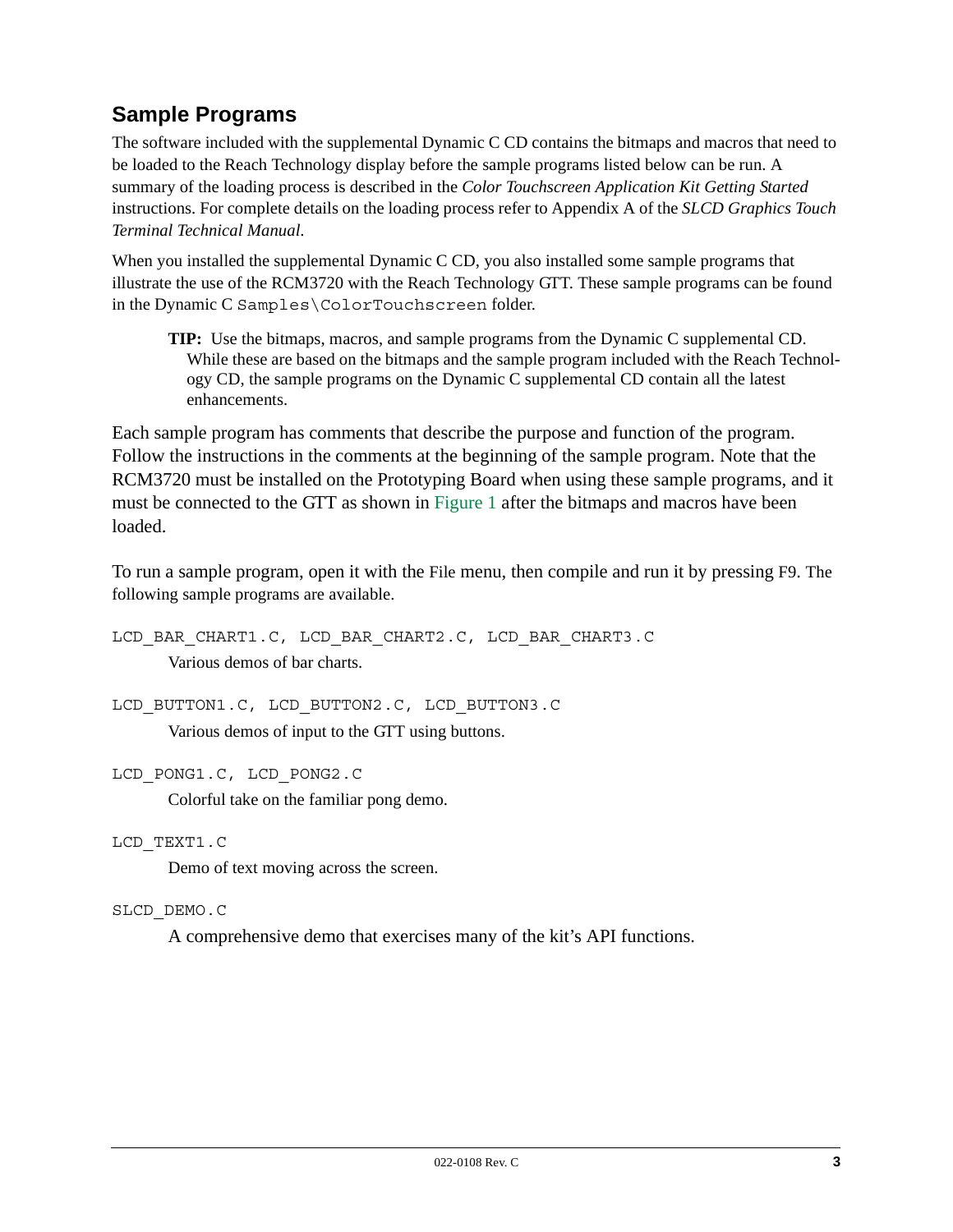# **Source Code Walk-Through**

In this section the sample program LCD  $\overline{B}$  BUTTON1. C is used to show how easy it is to create and display a button that will notify your application when it has been pressed. We will only examine some of the code; to view the source code for the entire program you must open it in Dynamic C or a text editor.

One of the first things that must be done in any application written for the Color Touchscreen Application Kit is initializing the serial port communication channel between the Rabbit-based controller and the Reach GTT. The graphics library provides some macros that make the serial port initialization very easy. All you have to do is #define one of the serial port macros. For example, if Serial Port D is used to connect the Reach GTT to the Rabbit, the application must include the statement:

#define LCD\_USE\_PORTD // tells library which serial port to use

Every button must be identified by an integer in the range of 1 to 127.

#define BUTTON1 1 // Create a button ID for button function

Buttons have two states: on (pressed) and off (unpressed); therefore, each button must have two associated images. The images are identified by their position in demo. Lst, a file that defines which BMPs are copied to the Reach GTT. If you open  $\simeq\ColorTouchscreen\BBP$  Macro $\dem{1st}$ , you will see that the .bmp files we want to display are the 30th and 31st files in the list.

#define BMP big button 30 #define BMP\_big\_button\_dn 31

All sample programs or user-defined applications that call API functions from this kit's graphics library must include the statement:

#use REACH.LIB

The sample program includes some board setup calls to allow the sample program to be used with all Rabbit-based single-board computers and RabbitCore modules. When an RCM3600 or RCM3700 series RabbitCore module is used with the RCM3700 Prototyping Board, PE5 must be toggled low to enable the RS-232 chip since the RCM3700 Prototyping Board Serial Ports C and D are also used with the IrDA transceiver on the RCM3700 Prototyping Board.

```
#if BOARD_FAMILY == RCM36
BitWrPortI(PEDR, &PEDRShadow, 0, 5); // set low to enable rs232 device
#endif
```
The BL2600 series of single-board computers has its configureable DIO0–DIO3 set as inputs and DIO4– DIO7 set as outputs for use with the Demonstration Board.

#if BOARD\_FAMILY == BL26 digOutConfig (  $0x00F0$  );  $// DIO0-3 = Input, DIO4-7 = Output$ #endif

The main loop of the program is straight-forward:

| $main() \{$<br>int pressed button; | $\prime$ / | variable to store which button has been pressed                                          |
|------------------------------------|------------|------------------------------------------------------------------------------------------|
| $brdInit()$ ;<br>$setup$ $lcd()$ ; |            | // initialize board for this demo<br>// Connect with LCD, setup colors, and clear screen |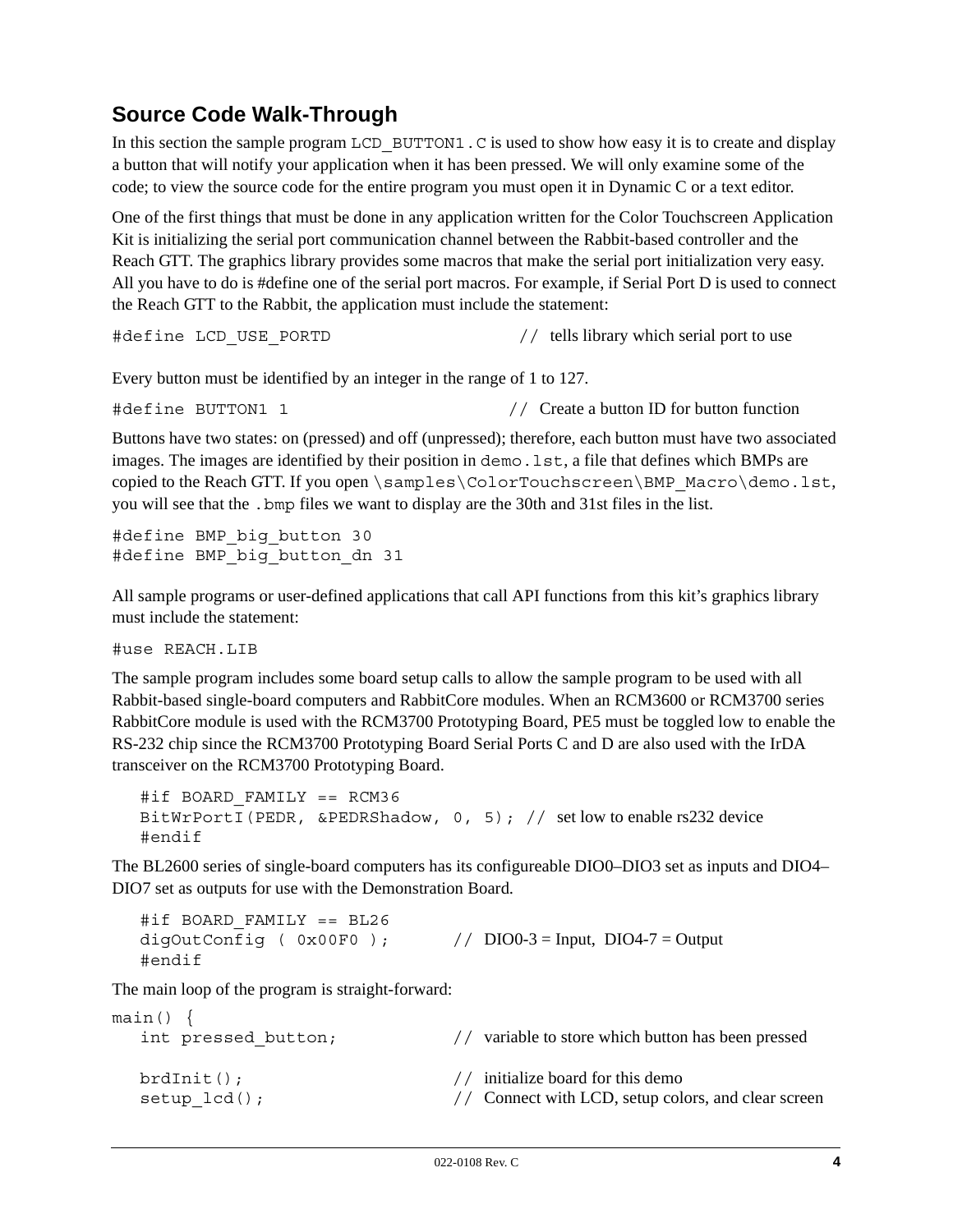```
while (1) {
     lcd ClearScreen(); // Clear screen
     drawButtons();
     // wait for button press & release
     while( (pressed button = lcd GetTouch(100)) == -1 );
     if (pressed button == BUTTON1) {
        lcd ClearScreen();
        lcd DispText("You got me!", 100, 100, MODE NORMAL);
        fnMsDelay(1000); // delay long enough to read displayed text
        pressed button = 0; // reset pressed button value
     }
  }
}
```
The function brdInit() is familiar to most Dynamic C users. It is a board-specific function that initializes I/O and system ports. The next function call,  $setup$   $led$  () is a local function that was defined prior to main(). A call to lcd\_Connect() is made by setup\_lcd() in order to establish a serial communication channel between the RCM3720 and the GTT. Once the communication channel is operational, details like font choice and screen colors are requested.

With the initialization procedures completed, the sample program enters an endless while loop. The GTT screen is cleared (lcd ClearScreen()) and a call is made to the local function drawButtons().

```
void drawButtons()
{
  // define and draw a button
  lcd ButtonDef(BUTTON1, // BUTTON NUMBER 1
                BTN MOM, // momentary button
                BTN TLXY, 120, 80, // top left x-y coordinates
                BTN TYPE, BUTTON PRESS, // notify on press
                BTN TEXT, "Hit me!", // text in button
                BTN TXTOFFSET, 5, 20, // text x-y coordinates
                BTN BMP, BMP big button, BMP big button dn,
                BTN END) ;
```
}

The API function lcd ButtonDef() allows you to associate graphic images (BMP big button and BMP\_big\_button\_dn) with a button number (BUTTON1). You can locate the button anywhere on the screen by specifying the top left *x* and *y* coordinates. You can also superimpose text on the button. See the function description for lcd ButtonDef() for other button parameters that you can customize.

After the button is displayed on the Reach GTT, the program waits for it to be pressed:

```
while( (pressed button = lcd GetTouch(100)) == -1 );
```
The program will stay in the while loop until it receives notification from the GTT that a screen press has taken place. It then checks to make sure the expected button was pressed before responding to it. The response is to remove the button graphic before displaying some text (lcd DispText()). A delay is added (fnMsDelay()) to give the user time to read the text. Then the screen is cleared, the button is redrawn, and the program again waits for a button press notification.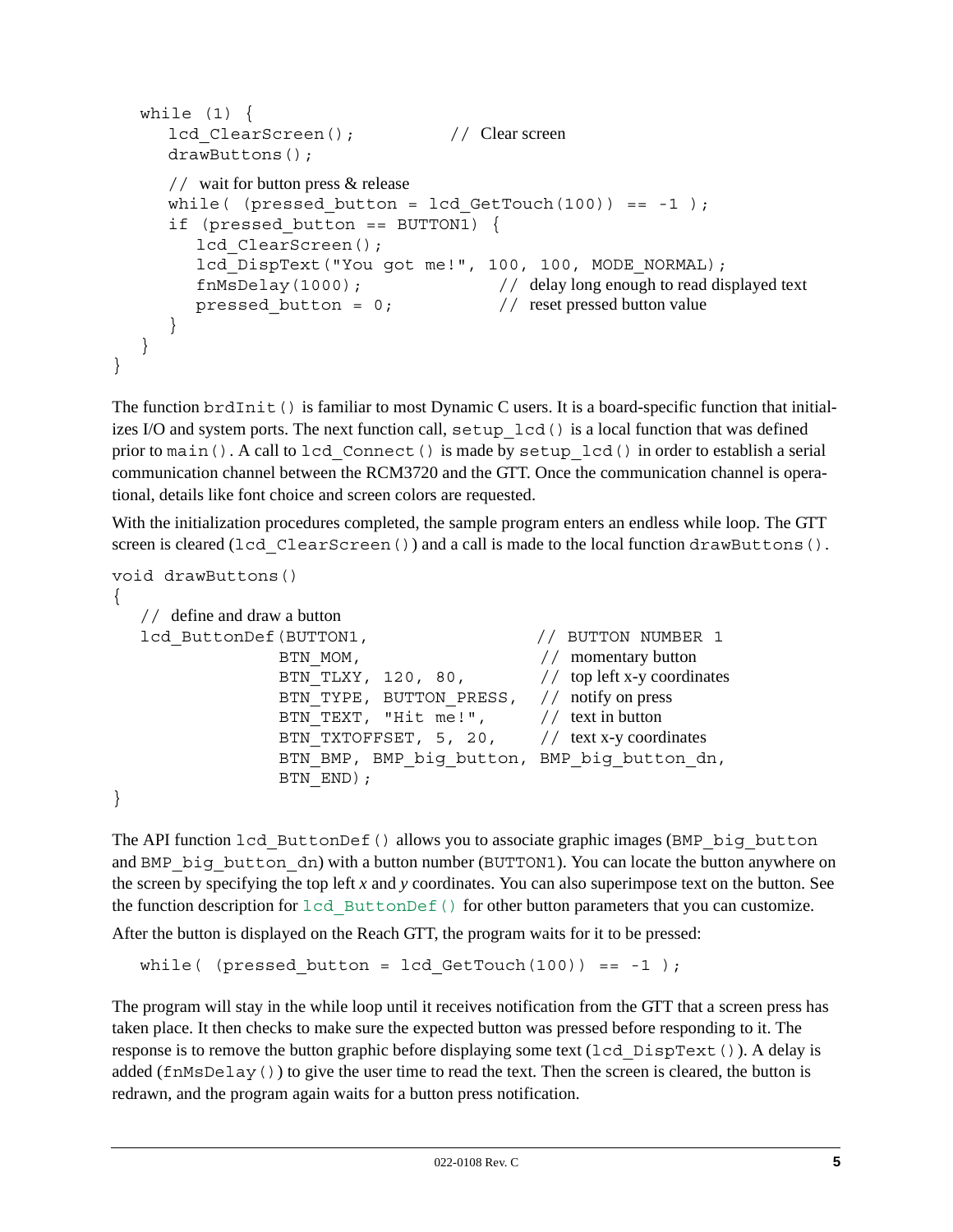# **Dynamic C Functions**

The functions described in this section are for use with the Color Touchscreen Application Kit. The source code is in \LIB\DISPLAYS\ColorTouchscreen\REACH.LIB.

All the function calls are nonreentrant and blocking. Each function call is associated with a command for the Reach GTT. These commands are documented in the *Graphics Touch Terminal Technical Manual*.

Several of the API functions in REACH.LIB take a variable number of parameters. These optional parameters come in groups, with the first parameter in the group being one of a documented set of identifiers, and subsequent parameters in the group being the value specific to that identifier. The list of parameter groups must be terminated using a parameter that signifies the end of the parameter list. Here is an example:

```
lcd Chart(0, // chart id number
       CHART TLXY, 50, 50, // left/top corner
       CHART BRXY, 70, 200, // right/bottom corner
       CHART_BKG, lcd LTGRAY_D, // background color
       CHART PEN 2, lcd DKRED D, // pen width and color
       CHART END); // end of parameter list
```
# **fnMsDelay**

### **void fnMsDelay( unsigned int tdly );**

#### **DESCRIPTION**

Creates a delay of the specified number of milliseconds.

#### **PARAMETER**

**tdly** Number of milliseconds to wait

#### **RETURN VALUE**

None.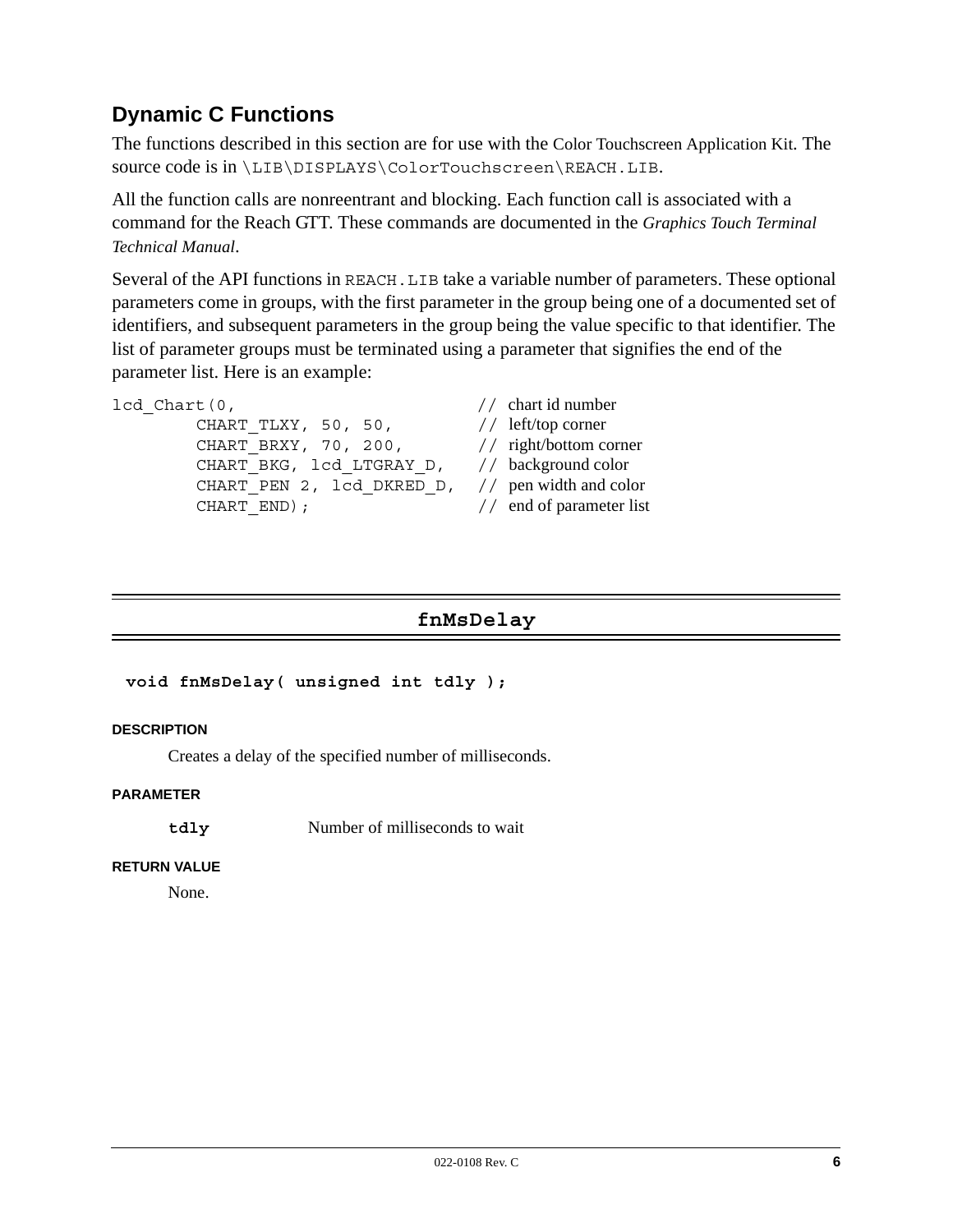# **lcd\_Backlight**

# **int lcd\_Backlight( int brightness );**

#### **DESCRIPTION**

Modifies the backlight brightness.

### **PARAMETER**

**brightness** The backlight brightness (0–5, where 5 is the brightest).

#### **RETURN VALUE**

lcd\_SUCCESS: full message received lcd\_CMD\_ERR-(parameter number): illegal brightness value lcd\_UNKNOWN\_ERR: packet too long lcd\_TIMEOUT\_ERR: timeout error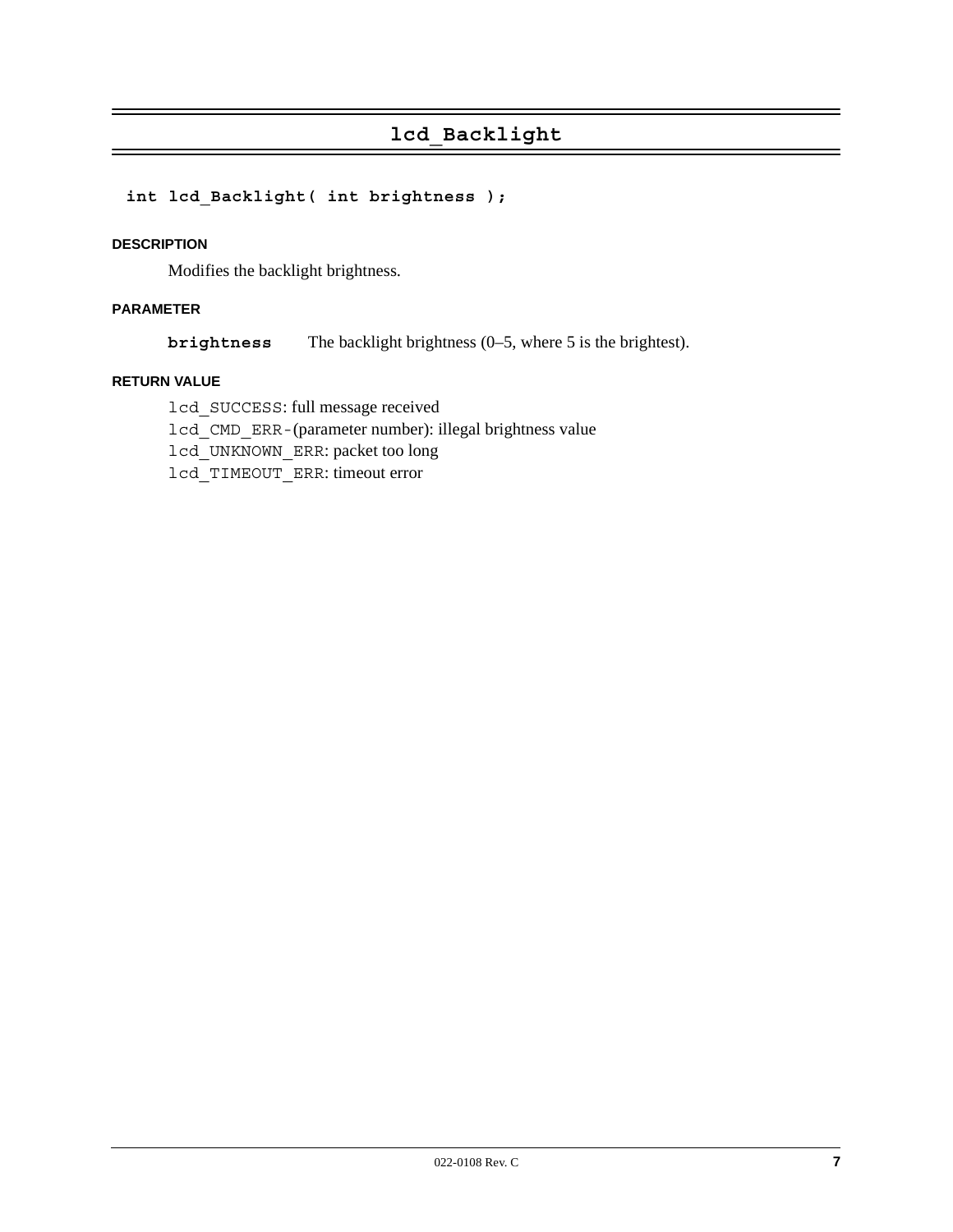# **lcd\_Bar**

#### int lcd Bar( int bar nbr, ..., BAR END );

#### **DESCRIPTION**

This function is used in two ways—it can be used to define a bar graph, with default values for each of the optional parameters; and it can be used to update the defined bar graph with specified values using the BAR\_VALUE parameter.

#### **PARAMETERS**

**bar** nbr the number of the bar graph (0–9)

The remaining parameters are optional and may be used in any order (unless otherwise specified). The parameter name and value must be entered as follows:

<parameter name>, <parameter value>, [<parameter value2>,]

**BAR** END must be the final parameter

**BAR\_VALUE** (float) This macro is a special case; if it is the first "optional" parameter, no other parameters are evaluated, and the value is displayed on the bar chart. The execution of this option *must* be preceded by a call to this function without BAR\_VALUE since the first parameter BAR\_END is optional for this special case.

> After normalization using BAR\_MAX\_VALUE (top/right) and BAR MIN VALUE (bottom/left) the float value is converted to an integer for transmission to the display.

> The chart will not be displayed on the screen until a BAR\_VALUE is specified.

**NOTE:** Defining any of the following parameters will cause several of the parameters not being defined in the statement to take on their default values (unless otherwise indicated).

| <b>BAR TLXY</b> | $(int)$ two values: top left x and y coordinates in pixels, this is the coordi-<br>nate closest to $(0,0)$ , the top left corner of the GTT. The default values start<br>at $(9,10)$ , and will be updated based on BAR SEP. This parameter must<br>precede BAR BRXY or BAR SIZE, whichever is used. |
|-----------------|------------------------------------------------------------------------------------------------------------------------------------------------------------------------------------------------------------------------------------------------------------------------------------------------------|
| <b>BAR BRXY</b> | (int) two values: bottom right x and y coordinates in pixels. If these values<br>are specified, they will be used to calculate the BAR_SIZE values.                                                                                                                                                  |
| <b>BAR SIZE</b> | (int) two values: x and y pixel sizes. The default values are $(50,100)$ . Any<br>time this parameter is specified, its value becomes the default.                                                                                                                                                   |
| <b>BAR SEP</b>  | (int) two values: x and y separation in pixels relative to BAR_TLXY. This<br>is only used if you want multiple bars evenly spaced and do not want to<br>specify the BAR_TLXY for each. The default values are (64,110). Any<br>time this parameter is specified, its values become the default.      |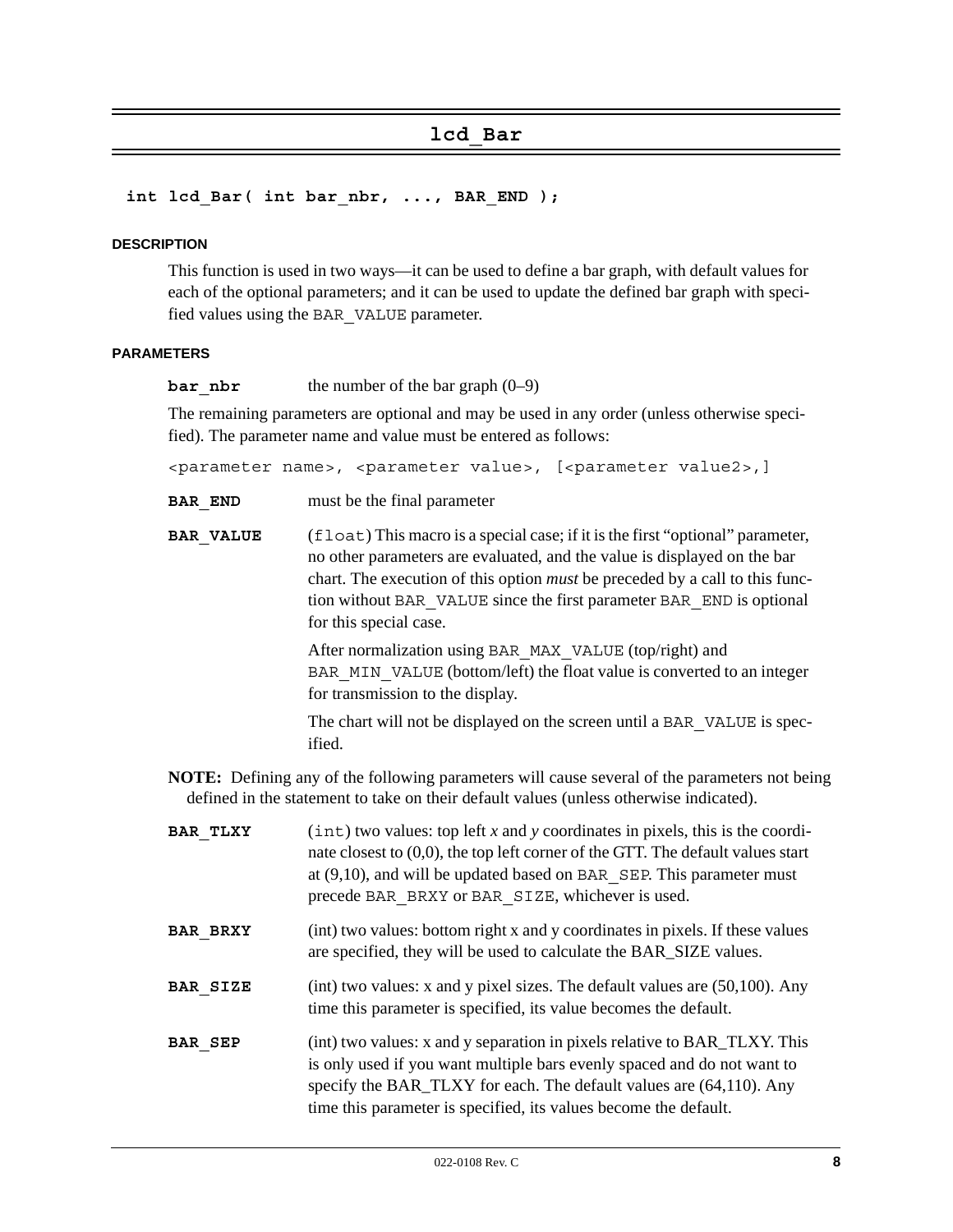# **lcd\_Bar (continued)**

| <b>BAR MAX VALUE</b> | $(float)$ value at "top" of bar; default = 100.0.                                                                                                                                                     |
|----------------------|-------------------------------------------------------------------------------------------------------------------------------------------------------------------------------------------------------|
| <b>BAR MIN VALUE</b> | (float) value at "bottom" of bar; default = $0.0$ .                                                                                                                                                   |
| <b>BAR SEG</b>       | (int) percentage of full scale for the start of upper segment and/or the<br>middle segment; maximum value $= 100$ , default is one green segment from<br>0% to 100%                                   |
|                      | The bar graph may have as many as three segments. If no segments are<br>specified, there will be one segment.                                                                                         |
|                      | One BAR_SEG parameter:                                                                                                                                                                                |
|                      | Top/right segment: Green from specified value to 100%<br>Bottom/left segment: Yellow from 0% to specified value                                                                                       |
|                      | <b>Two BAR_SEG parameters:</b>                                                                                                                                                                        |
|                      | Top/right segment: Green from first specified value to 100%<br>Middle segment: Yellow from 2nd specified value to first specified value<br>Bottom/left segment: Red from 0% to second specified value |
|                      | For proper operation the higher percentage value must be listed first.<br>BAR SEG must <i>not</i> be specified for the top segment.                                                                   |
| <b>BAR SEGCOLOR</b>  | (int) the color associated with the last defined BAR SEG. See BAR SEG<br>for the default colors. Any time this parameter is specified, its value be-<br>comes the default.                            |
|                      | See the Reach Technology manual for Set Color (Detailed) for more infor-<br>mation.                                                                                                                   |
| BAR BORDER           | $(int)$ width, in pixels, of the border; default = 1. Any time this parameter<br>is specified, its value becomes the default.                                                                         |
|                      | <b>Bar Orientation</b> Use only one of the following two macros with no parameter.                                                                                                                    |
| <b>BAR VERT</b>      | vertical orientation (default), the minimum value is at the bottom                                                                                                                                    |
| <b>BAR HORIZ</b>     | horizontal orientation, the minimum value is on the left                                                                                                                                              |
|                      | If no orientation is specified, the function will determine the orientation au-<br>tomatically based on the following formula.                                                                        |
|                      | if $(BRx - TLx) / (BRy - TLy) \le 1.0$<br>orientation = BAR VERT                                                                                                                                      |
| BAR BKG              | $(int)$ background color; default = gray (0x888). Any time this parameter<br>is specified, its value becomes the default.                                                                             |

See the section titled "Set Color (Detailed)" in the *SLCD Graphics Touch Terminal Technical Manual* (sgtt.pdf) for more information.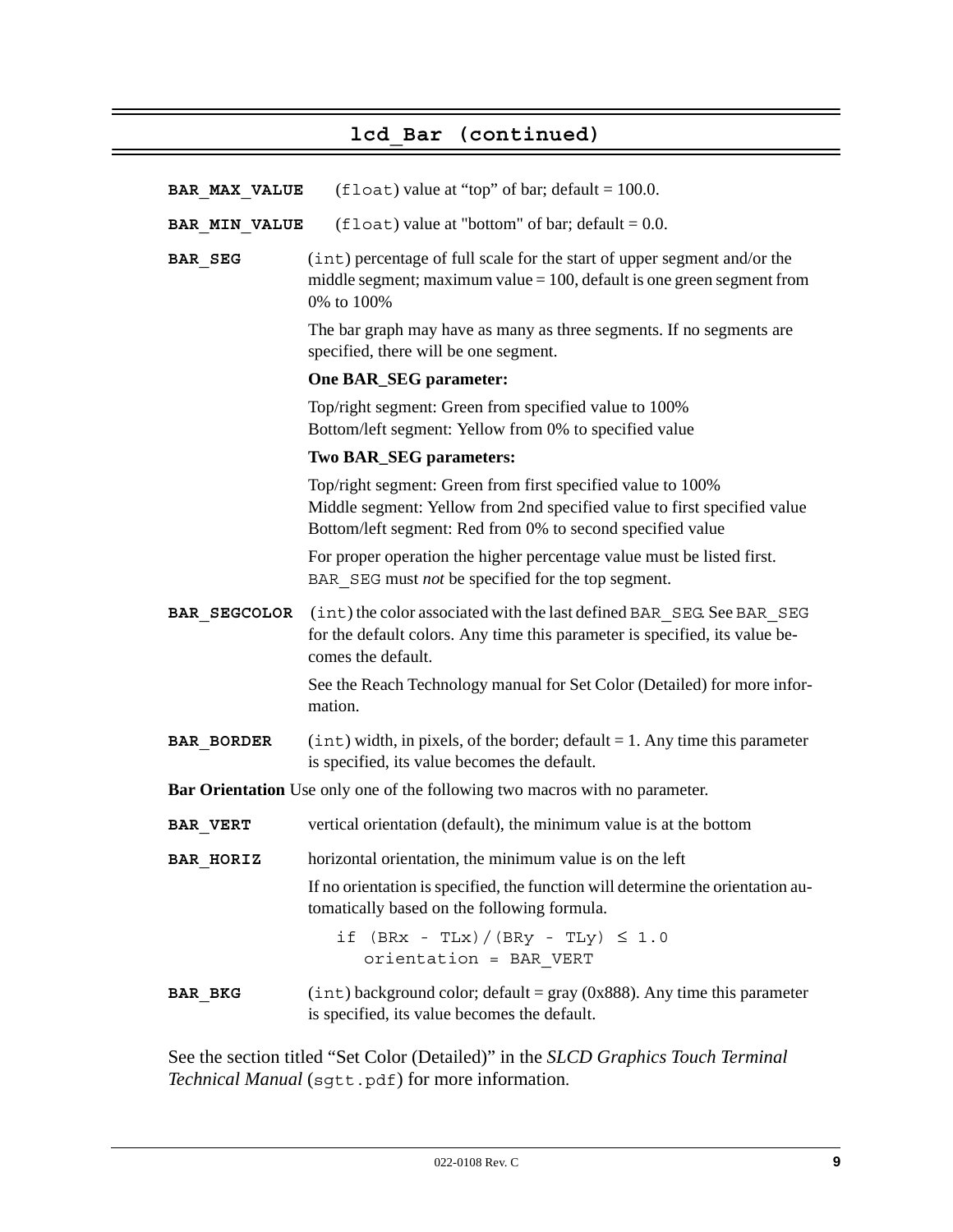# **lcd\_Bar (continued)**

#### **RETURN VALUE**

lcd\_SUCCESS: full message received lcd\_CMD\_ERR-(parameter number): illegal parameter lcd\_UNKNOWN\_ERR: packet too long lcd\_TIMEOUT\_ERR: timeout error

#### **EXAMPLE**

```
lcd_Bar( 0,
    BAR_TLXY, 50, 50,
    BAR_SIZE, 50, 100,
    BAR_BKG, lcd_LTGRAY_D,
   BAR_SEGCOLOR, lcd_RED_D, // force top segment to red
   BAR SEG, 70, \frac{1}{\sqrt{2}} middle segment ends at 70%
   BAR_SEGCOLOR, lcd_YELLOW_D, // middle segment to yellow
   BAR SEG, 30, \frac{1}{2} bottom segment ends at 30%
   BAR_SEGCOLOR, lcd_GREEN_D, // bottom segment to green
   BAR END ) ;
```
- 
- 
- 
- 
- 
- lcd Bar( 0, BAR VALUE, 50.5 ); // display a value on bar chart

# **lcd\_BeepVolume**

#### **int lcd\_BeepVolume( int Volume );**

#### **DESCRIPTION**

Sets the beep volume and saves the setting in global variable  $lcd$  beepvolume.

#### **PARAMETER**

**Volume** The beep volume. Valid values are in the range 0–255, with 255 being the maximum volume.

#### **RETURN VALUE**

lcd\_SUCCESS: full message received lcd\_CMD\_ERR-(parameter number): illegal volume lcd\_UNKNOWN\_ERR: packet too long lcd\_TIMEOUT\_ERR: timeout error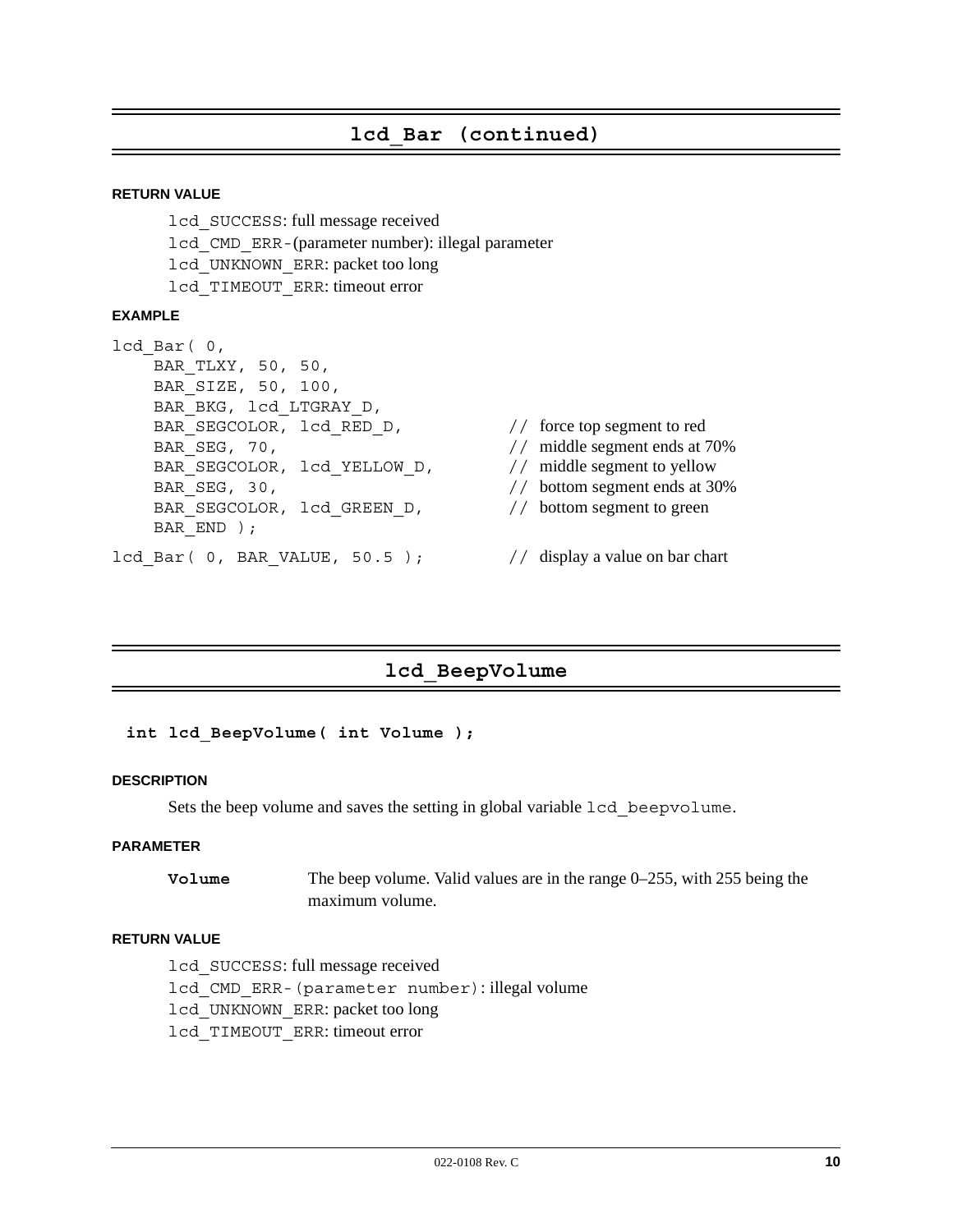# **lcd\_BFcolorsB**

# **int lcd\_BFcolorsB( int ForeColor, int Backcolor );**

#### **DESCRIPTION**

Sets the default basic background and foreground colors.

The colors have been predefined:

| lcd BLACK  | lcd WHITE | lcd BLUE              | lcd GREEN    |
|------------|-----------|-----------------------|--------------|
| lcd CYAN   | lcd RED   | 1cd MAGENTA 1cd BROWN |              |
| lcd DGREY  | lcd GREY  | lcd LGREY             | lcd LBLUE    |
| lcd LGREEN | lcd LCYAN | lcd LRED              | lcd LMAGENTA |
| lcd YELLOW |           |                       |              |

:

#### **PARAMETERS**

| ForeColor | foreground color |
|-----------|------------------|
| BackColor | background color |

#### **RETURN VALUE**

lcd\_SUCCESS: full message received lcd\_CMD\_ERR-(parameter number): illegal color lcd\_UNKNOWN\_ERR: packet too long lcd\_TIMEOUT\_ERR: timeout error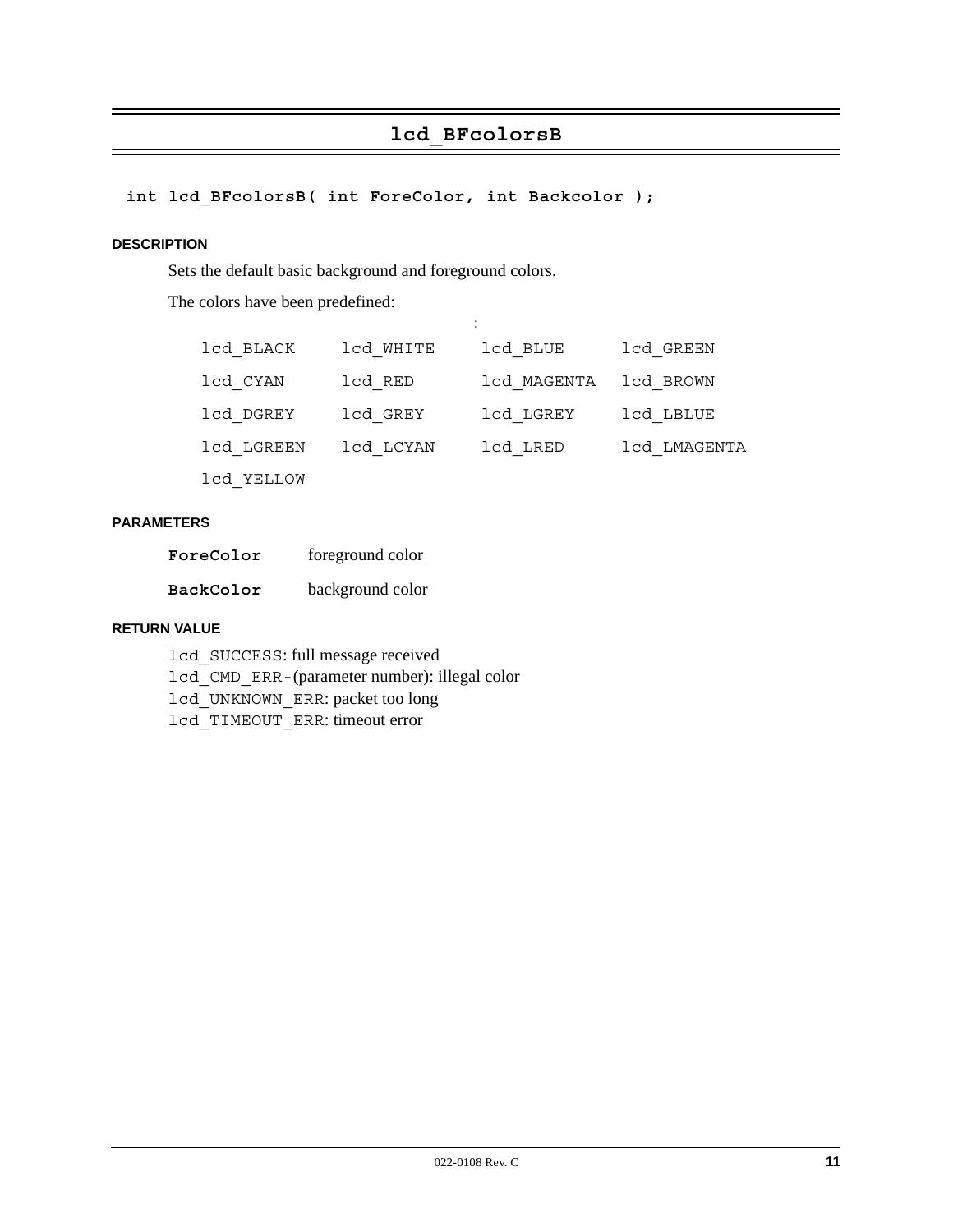# **lcd\_BFcolorsD**

#### <span id="page-11-0"></span>**int lcd\_BFcolorsD( int ForeColor, int Backcolor );**

#### **DESCRIPTION**

Sets the detailed background and foreground colors as explained in the section titled "Set Color (Detailed)" in the *SLCD Graphics Touch Terminal Technical Manual*.

Some of the available colors have been predefined:

|  | lcd RED D      lcd DKRED D   lcd GREEN D   lcd DKGREEN D |  |
|--|----------------------------------------------------------|--|
|  | lcd BLUE D 1cd DKBLUE D 1cd YELLOW D 1cd GRAY D          |  |
|  | lcd LTGREY D lcd MDGRAY D lcd VLTGRAY D                  |  |

#### **PARAMETERS**

| ForeColor | foreground color |
|-----------|------------------|
| BackColor | background color |

#### **RETURN VALUE**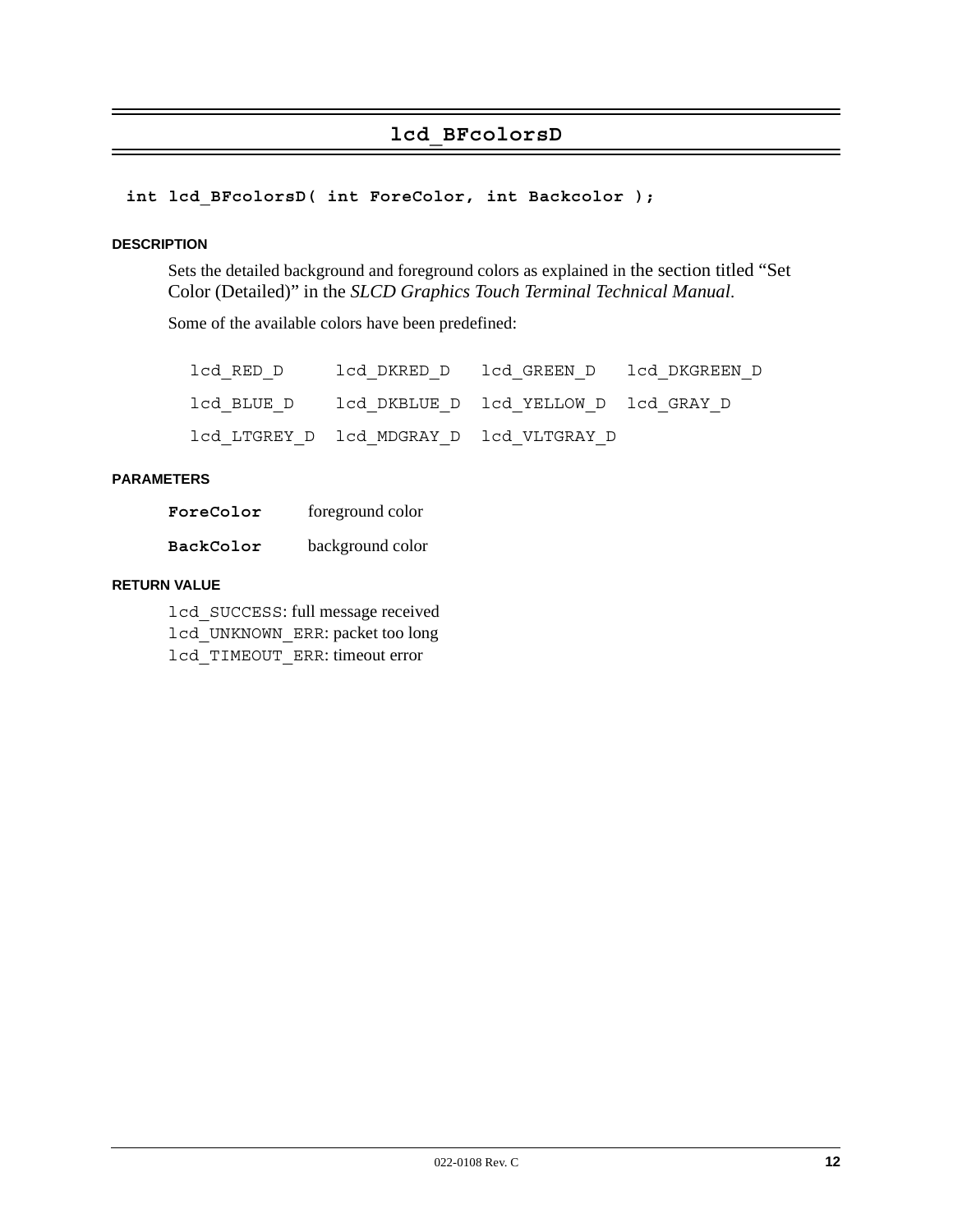# **lcd\_ButtonDef**

#### <span id="page-12-0"></span>int lcd ButtonDef( int ButtonID, ... BTN END );

#### **DESCRIPTION**

Defines a button. The size of the button is determined by its associated bit map. The GTT sends a notification when a screen touch is detected; the notification is the string referred to in the function description for lcd GetTouch().

notification on button press  $= x$  < n $>$  return $>$ notification on button release  $\equiv$  r<n $\ge$ creturn $\ge$  $\langle n \rangle$  = ButtonID

#### **PARAMETERS**

**ButtonID** Identifies a button. Must be in the range of 1 to 127.

The remaining parameters are optional; if they are not passed to the function default values will be used. The parameters may be used in any order (unless otherwise specified). With the exception of the operating mode parameters, the parameter name and value must be entered as follows:

<parameter name>, <parameter value>, [<parameter valueN>,]

**BTN\_END** must be the final parameter when not using BAR\_VALUE

The following two parameters define the button's operating mode. They are mutually exclusive. The operating mode should immediately follow ButtonID.

- **BTN MOM** This defines the button operation as "momentary," and is the default. Any time this value is specified, it becomes the default.
- **BTN LAT** This defines the button operation as "latched." Any time this value is specified, it becomes the default.

The coordinates can be forced using the following three parameters. Note that the (0,0) location is the top left corner of the LCD.

- **BTN TLXY** (int) two values: top left *x* and *y* coordinates. This is the coordinate closest to (0,0). If no values are entered, the button will be placed at an *x* offset BTN  $SEP$  from the previous *x* value. If this is greater than BTN\_MARGINS (second value), the *x* will be reset to BTN\_MARGINS (first value) and the *y* value will be increased by BTN\_SEP. Both values are initialized to 10.
- **BTN SEP** (int) two values: allows you to specify the *x* and *y* separation values for placing multiple buttons without having to specify BTN\_TLXY for each. The separation is defined as the distance between the top left corners of the bitmaps. Any time this parameter is specified, its value becomes the default. Both values are initialized to 80. (Note that the buttons will "draw" in the *x* direction, first then the *y* direction.)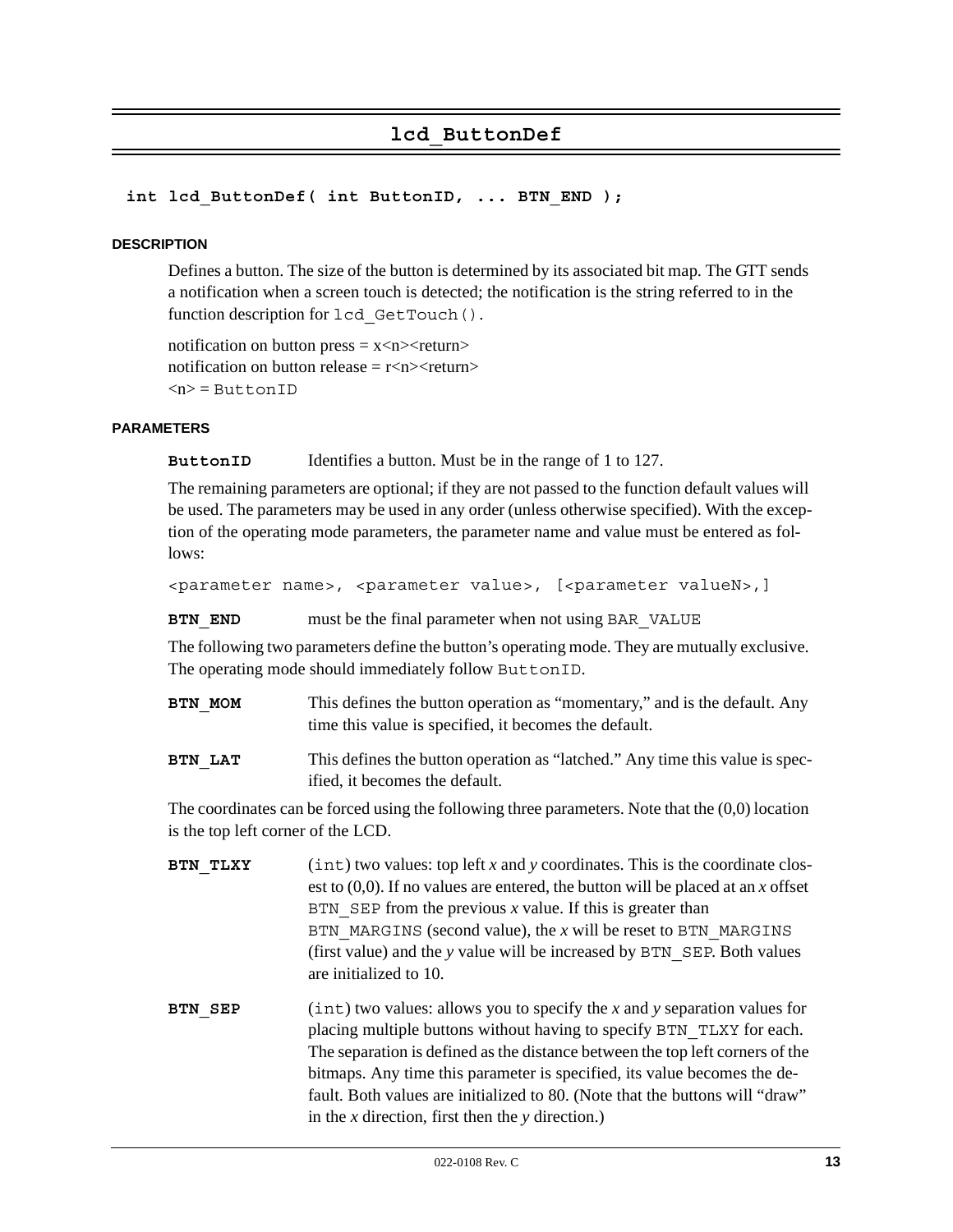# **lcd\_ButtonDef (continued)**

| BTN MARGINS    | (int) two values: the left and right margins for automatic positioning<br>of multiple buttons. See BTN TLXY. Any time this parameter is spec-<br>ified, its value becomes the default. The values are initialized to (10,<br>310); MIN value = 0, MAX value = 339. |
|----------------|--------------------------------------------------------------------------------------------------------------------------------------------------------------------------------------------------------------------------------------------------------------------|
| BTN TYPE       | (int) one value: button type; its default value is BUTTON RELEASE.<br>Any time BTN TYPE is specified, its value becomes the default. The<br>parameter value can be one of the macros listed under "Momentary" or<br>"Latched."                                     |
|                | Momentary:                                                                                                                                                                                                                                                         |
|                | · BUTTON PRESS: notify on press                                                                                                                                                                                                                                    |
|                | · BUTTON TYPEMATIC: notify on press - typematic function                                                                                                                                                                                                           |
|                | · BUTTON RELEASE: notify on release (default)                                                                                                                                                                                                                      |
|                | · BUTTON PR: notify on press and release                                                                                                                                                                                                                           |
|                | Latched:                                                                                                                                                                                                                                                           |
|                | • BUTTON LAT: latching: display appropriate bitmap (see<br>BTN BMP) for off and on states.                                                                                                                                                                         |
|                | • BUTTON LAT 0: initialize to state 0                                                                                                                                                                                                                              |
|                | • BUTTON LAT 1: initialize to state 1                                                                                                                                                                                                                              |
| BTN TEXT       | BTN MOM: (char*) address of the button text.                                                                                                                                                                                                                       |
|                | BTN LAT: (char*) two values for the addresses of the button text.<br>The first value is button off; the second value is button on.                                                                                                                                 |
|                | The current limit for the button text string is 19 characters total.                                                                                                                                                                                               |
| BTN TXTOFFSET  | BTN MOM: $(int)$ two values: x and y offset values within the button<br>for text.                                                                                                                                                                                  |
|                | BTN LAT: $(int)$ four values: x and y offset values within the button<br>for the text. The first two values are for button off text; the second two<br>values are for button on text.                                                                              |
|                | Any time this parameter is specified, its values become the default.<br>The values are initialized to 5.                                                                                                                                                           |
| <b>BTN BMP</b> | (int) two values: bit map numbers, the first one is for the off state and<br>the second one is for the on state. Any time this parameter is specified,<br>its values becomes the default. The values are initialized to 22 and 23.                                 |

#### **RETURN VALUE**

lcd\_SUCCESS: full message received lcd\_CMD\_ERR-(parameter number): illegal button lcd\_UNKNOWN\_ERR: packet too long lcd\_TIMEOUT\_ERR: timeout error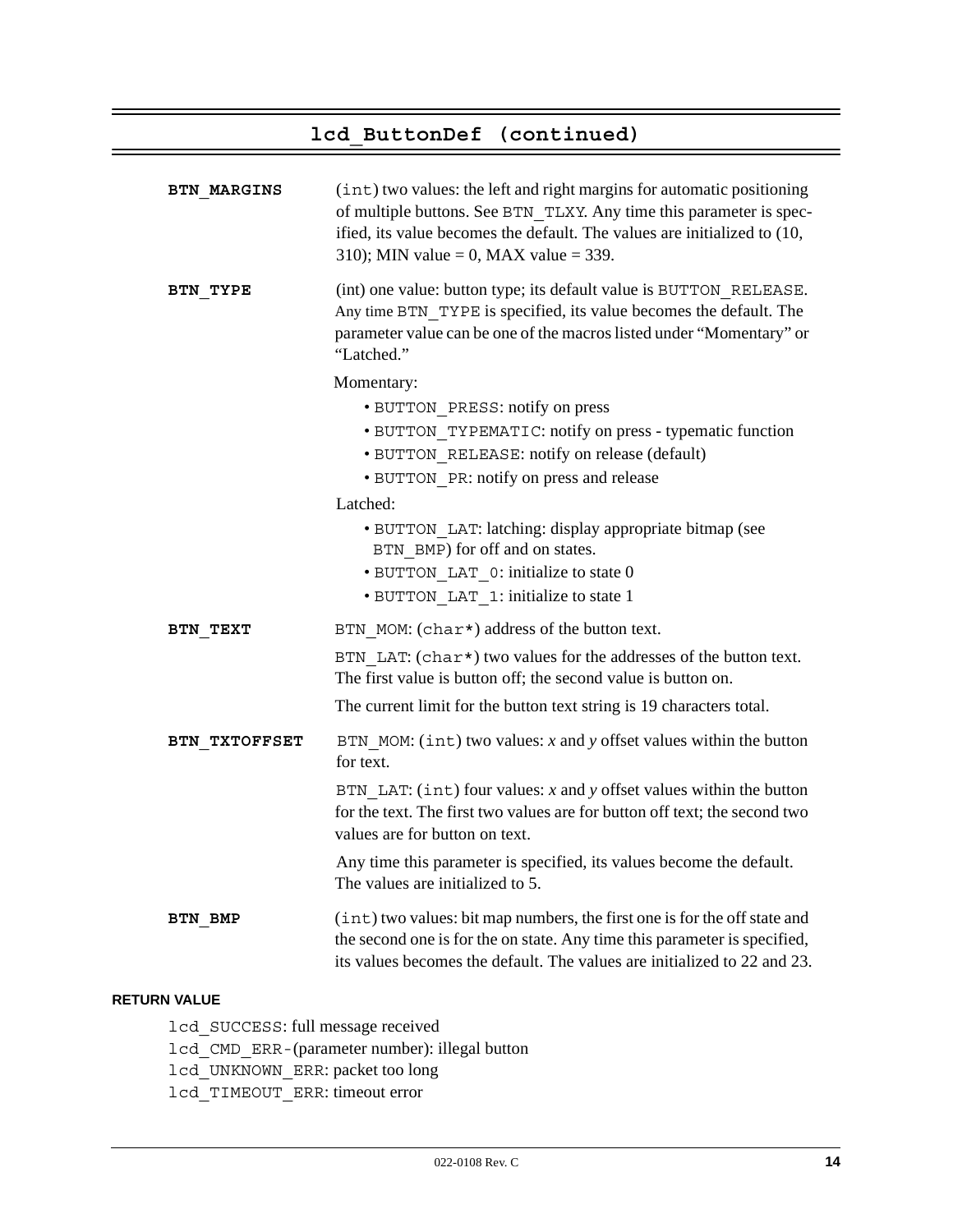# **lcd\_Calibrate**

#### **int lcd\_Calibrate( void );**

#### **DESCRIPTION**

Runs a calibration procedure whereby the user is asked to touch points on the screen to calibrate it. The calibration values are stored in non-volatile memory and restored on power-on.

This command will not cause the program to block during calibration. It is the responsibility of the programmer or user to ensure that the calibration is complete before using the LCD/touchscreen. The following code is one way to do this.

```
while (lcd_Origin(0,0) != lcd_SUCCESS)
  fnMsDelay(1000); // wait for done calibrate
```
#### **RETURN VALUE**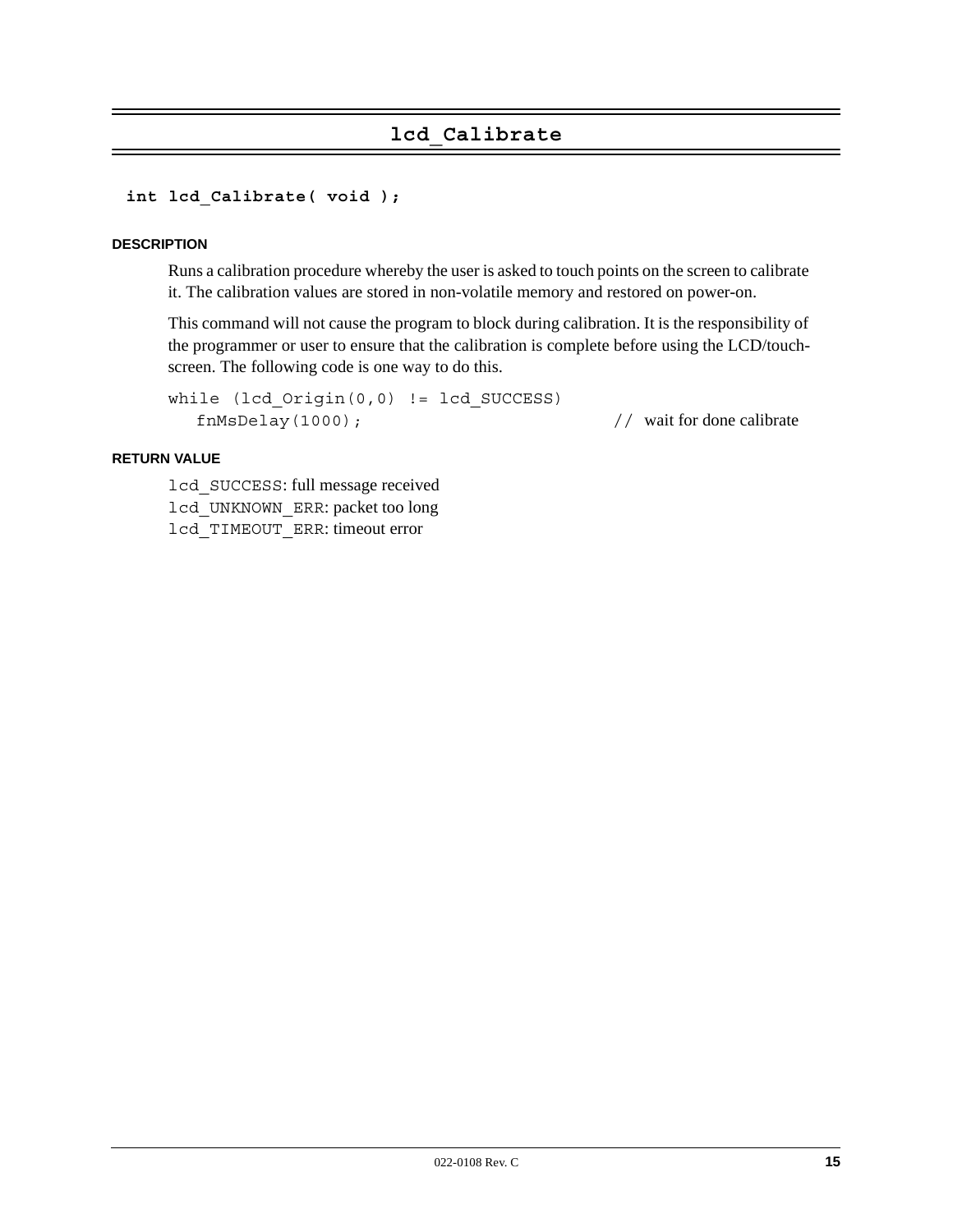# **lcd\_Chart**

#### int lcd Chart( int chart nbr, ..., CHART END );

#### **DESCRIPTION**

This function is used in two ways—it can be used to define a stripchart that will then be displayed on the GTT; and it can be used to update the defined stripchart with specified values using the CHART VALUE parameter. There are default values for each of the optional parameters.

#### **PARAMETERS**

**chart**  $n**br**$  number of the stripchart  $(0-4)$ 

The remaining parameters are optional and may be used in any order (unless otherwise specified). The parameter name and value must be entered as follows:

<parameter name>, <parameter value>, [<parameter value2>,]

**CHART\_END** must be the final parameter when not using CHART\_VALUE

- **CHART** VALUE (float) displays chart values. This is a special case; if it is the first optional parameter, no other parameters are evaluated and the values are displayed on the stripchart. There *must* be a value for each of the defined pens. Any parameters following the values will be ignored. The execution of this option *must* be preceded by a call to this function without CHART\_VALUE. After normalization using CHART\_MAX\_VALUE and CHART MIN VALUE, the float value is converted to an integer for transmission to the display.
- **NOTE:** Defining any of the following parameters will cause all the parameters not being defined in the statement to take on their default values.

Default coordinates are calculated based on the chart\_nbr assuming one column of five evenly spaced stripcharts. The coordinates can be forced using the following two parameters. Keep in mind that the (0,0) location is the top left corner of the LCD.

| CHART TLXY                                                                                                                                             | (int) two values: top left x and y coordinates, this is the coordinate closest<br>to $(0,0)$ . The default values will place up to five stripcharts. The starting<br>$(x,y)$ for a stripchart can be calculated as follows: |  |
|--------------------------------------------------------------------------------------------------------------------------------------------------------|-----------------------------------------------------------------------------------------------------------------------------------------------------------------------------------------------------------------------------|--|
|                                                                                                                                                        | $x = 20$ , $y =$ (stripchart number * 45) + 10                                                                                                                                                                              |  |
| $(int)$ two values: bottom right x and y coordinates. The default values<br>CHART BRXY<br>will create a stripchart 180 pixels wide and 40 pixels high. |                                                                                                                                                                                                                             |  |
| (float) value at "top" of bar; default = $100.0$ .<br>CHART MAX VALUE                                                                                  |                                                                                                                                                                                                                             |  |
|                                                                                                                                                        | (float) value at "bottom" of bar; default $= 0.0$ .<br>CHART MIN VALUE                                                                                                                                                      |  |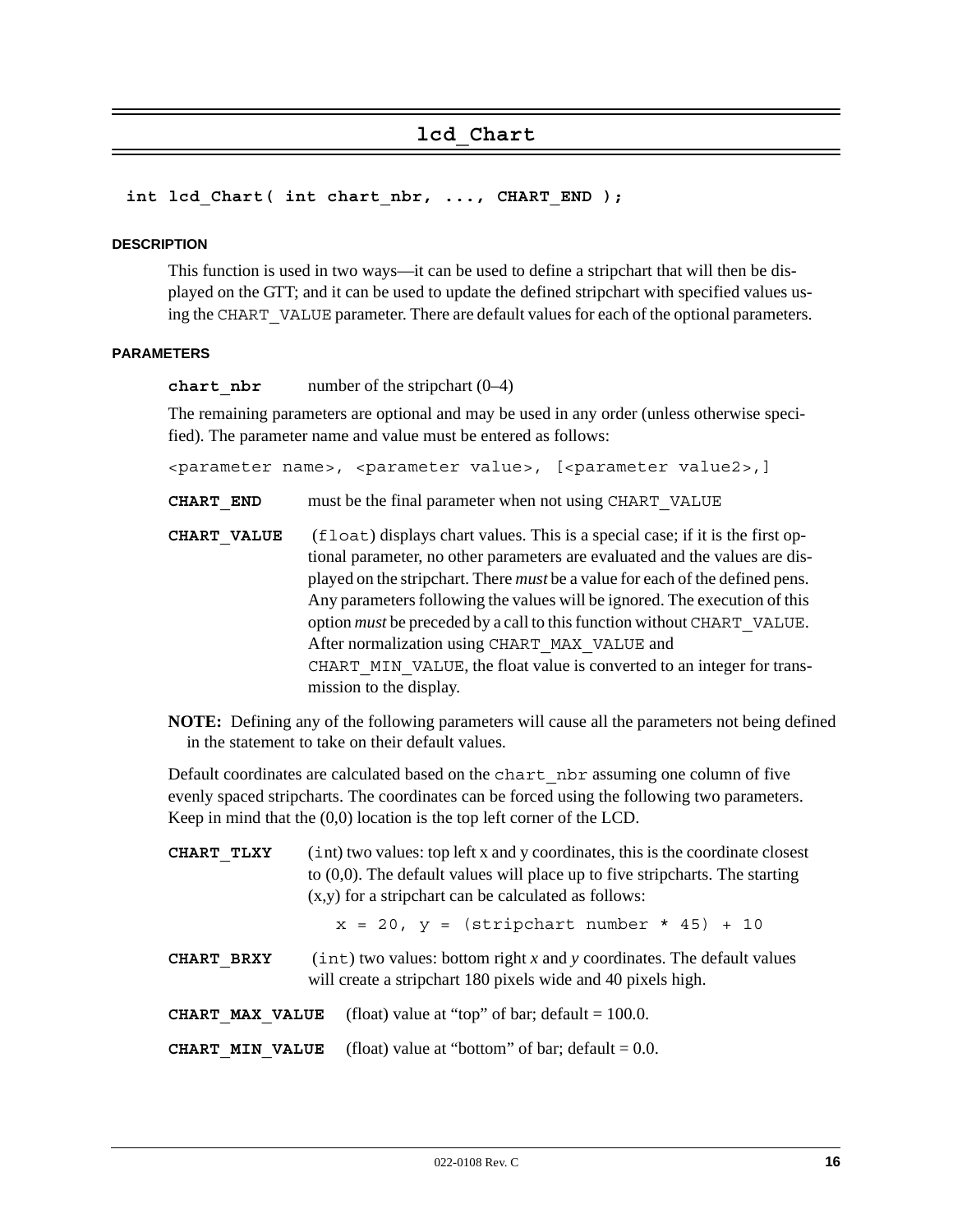# **lcd\_Chart (continued)**

| <b>CHART PEN</b> | two values:                                                                                                                                                                                                                                                                                                                                                                |
|------------------|----------------------------------------------------------------------------------------------------------------------------------------------------------------------------------------------------------------------------------------------------------------------------------------------------------------------------------------------------------------------------|
|                  | $(int)$ pen width in pixels: 1 or 2; default is 1<br>(int) the color for the pen, default is dark red. Several of the<br>available colors have been defined in this library (see<br>1cd BFcolorsD()). See the section titled "Set Color<br>(Detailed)" in the SLCD Graphics Touch Terminal Technical<br><i>Manual</i> for those colors that are not defined in reach. lib. |
|                  | The stripchart may have as many as three pens. The pen number is<br>identified by the order it appears in the parameter list; in the exam-<br>ple below pen 1 and pen 2 are defined. If none are specified, there<br>will be one pen. If more than one pen is desired, you <i>must</i> define<br>values for pen 1.                                                         |
| CHART DATA WIDTH | $(int)$ number of horizontal pixels per data point; default = 4.                                                                                                                                                                                                                                                                                                           |
| CHART BKG        | (int) background color, default is dark blue. See the section ti-<br>tled "Set Color (Detailed)" in the <i>SLCD Graphics Touch Ter-</i><br><i>minal Technical Manual</i> for more information.                                                                                                                                                                             |

#### **RETURN VALUE**

lcd\_SUCCESS: full message received lcd\_CMD\_ERR-(parameter number): illegal parameter lcd\_UNKNOWN\_ERR: packet too long lcd\_TIMEOUT\_ERR: timeout error

### **EXAMPLE**

```
lcd_Chart (0,
    CHART TLXY, 50, 50,
     CHART_BRXY, 70, 200,
     CHART_BKG, lcd_LTGRAY_D,
     CHART_PEN, 2, lcd_DKRED_D,
     CHART_PEN, 2, lcd_DKBLUE_D,
    CHART END ) ;
```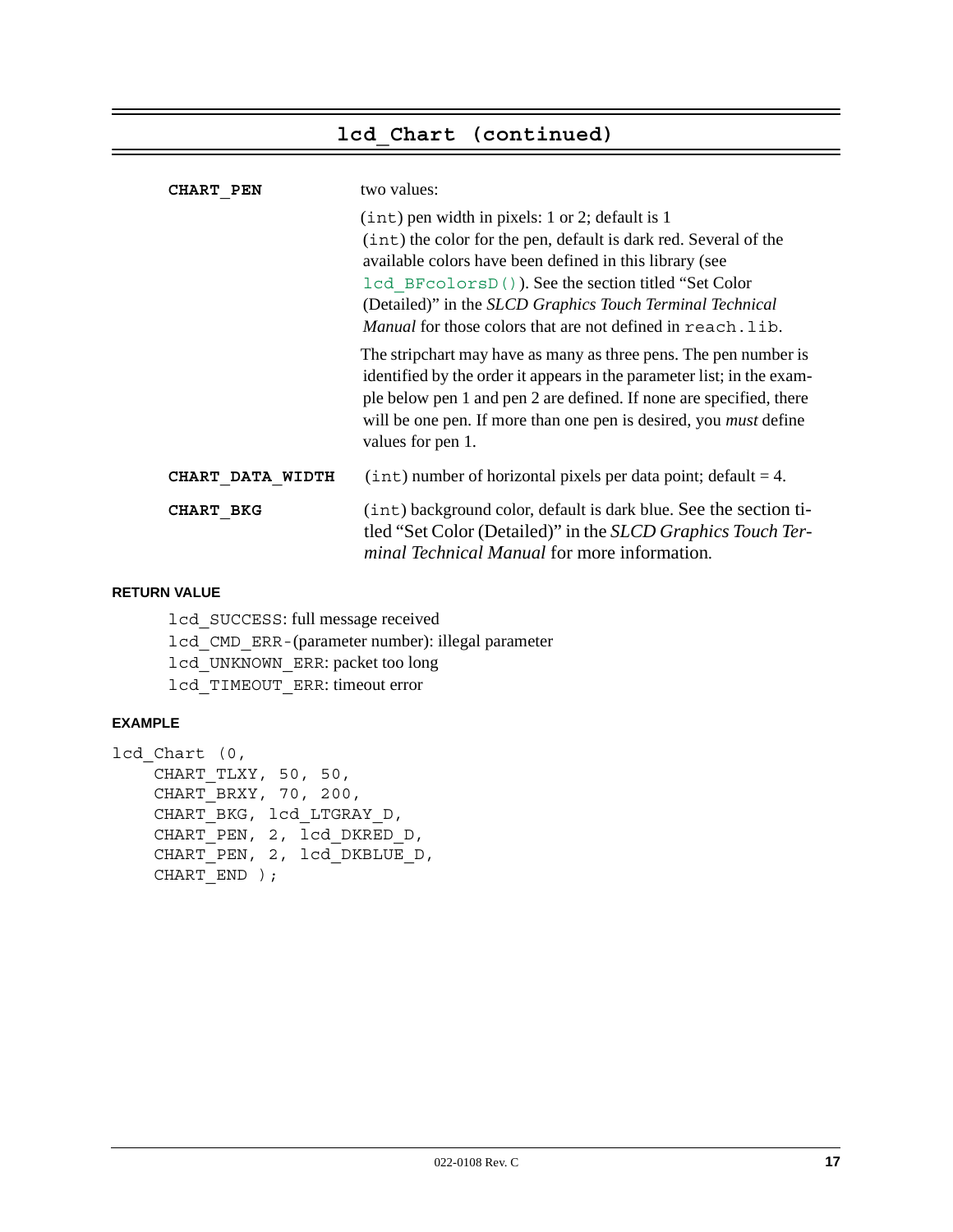# **lcd\_Circle**

**int lcd\_Circle( int x, int y, int radius, int filled );**

#### **DESCRIPTION**

Draws a circle using the current foreground color.

#### **PARAMETERS**

| $\mathbf x$ | center x coordinate in pixels                                                           |
|-------------|-----------------------------------------------------------------------------------------|
| У           | center y coordinate in pixels                                                           |
| radius      | radius in pixels                                                                        |
| filled      | $\leq 0$ : not filled, line width is 1 pixel<br>1: filled with current foreground color |

#### **RETURN VALUE**

lcd\_SUCCESS: full message received lcd\_UNKNOWN\_ERR: packet too long lcd\_TIMEOUT\_ERR: timeout error

# **lcd\_ClearScreen**

#### **int lcd\_ClearScreen( void );**

#### **DESCRIPTION**

Clears the screen to the current background color.

#### **RETURN VALUE**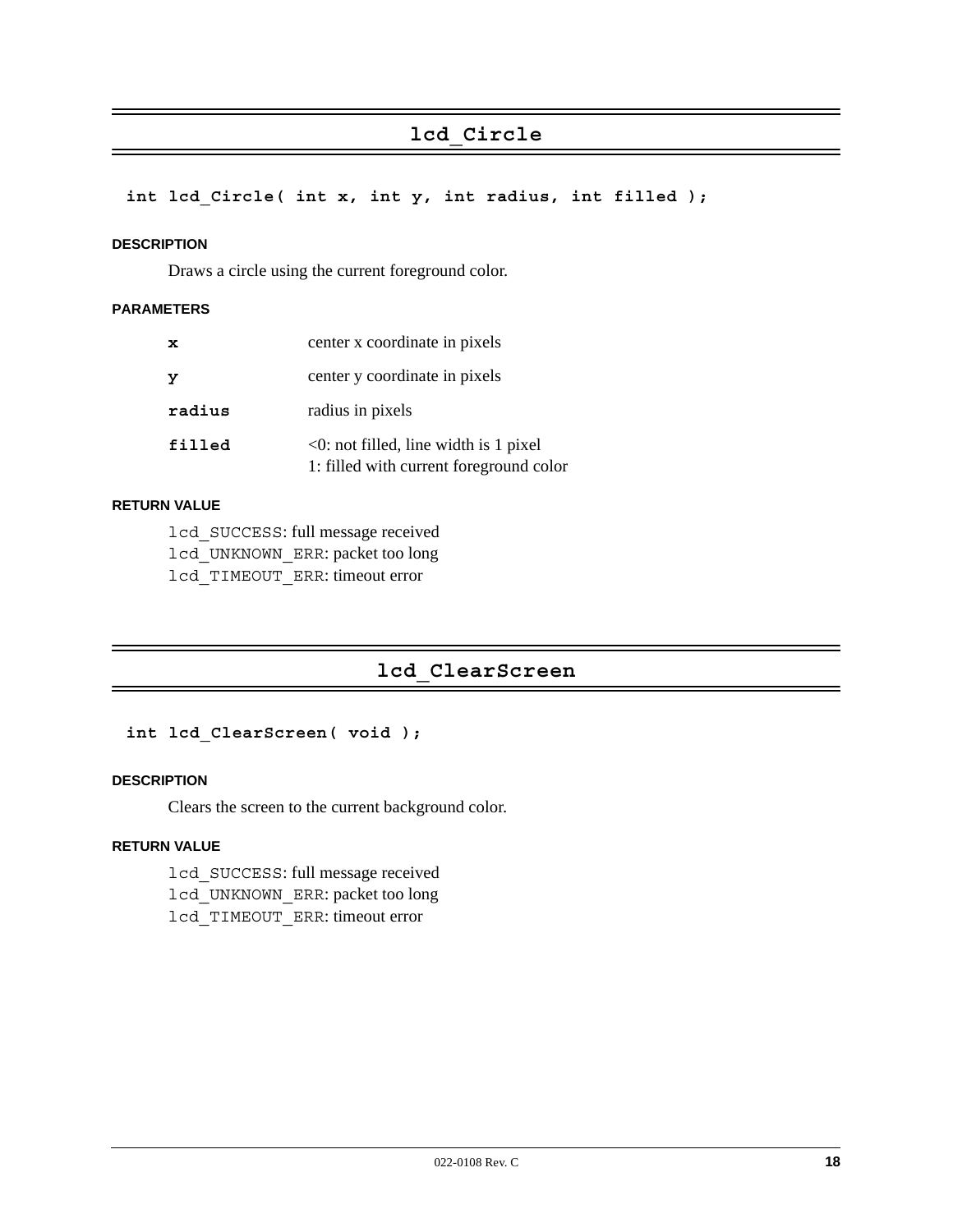# **lcd\_Connect**

**int lcd\_Connect( void );**

#### **DESCRIPTION**

Opens the serial port and initializes communication with the display. The default baud rate is 115200 bps. Before executing this function, you must first define which serial port to use by defining the macro LCD USE PORT<serial port designator A..F>; for example,

#define LCD\_USE\_PORTB

There is a fixed 200 ms delay to allow the GTT to initialize.

#### **RETURN VALUE**

lcd\_SUCCESS: full message received lcd\_UNKNOWN\_ERR: packet too long lcd\_TIMEOUT\_ERR: timeout error

# **lcd\_Cursor**

**int lcd\_Cursor( int xval, int yval );**

#### **DESCRIPTION**

Sets the cursor location for subsequent text commands; coordinates are relative to origin.

#### **PARAMETERS**

| xval | x coordinate $(0-319)$ |
|------|------------------------|
| vval | y coordinate $(0-239)$ |

#### **RETURN VALUE**

lcd\_SUCCESS: full message received lcd\_CMD\_ERR-(parameter number): illegal coordinate lcd\_UNKNOWN\_ERR: packet too long lcd\_TIMEOUT\_ERR: timeout error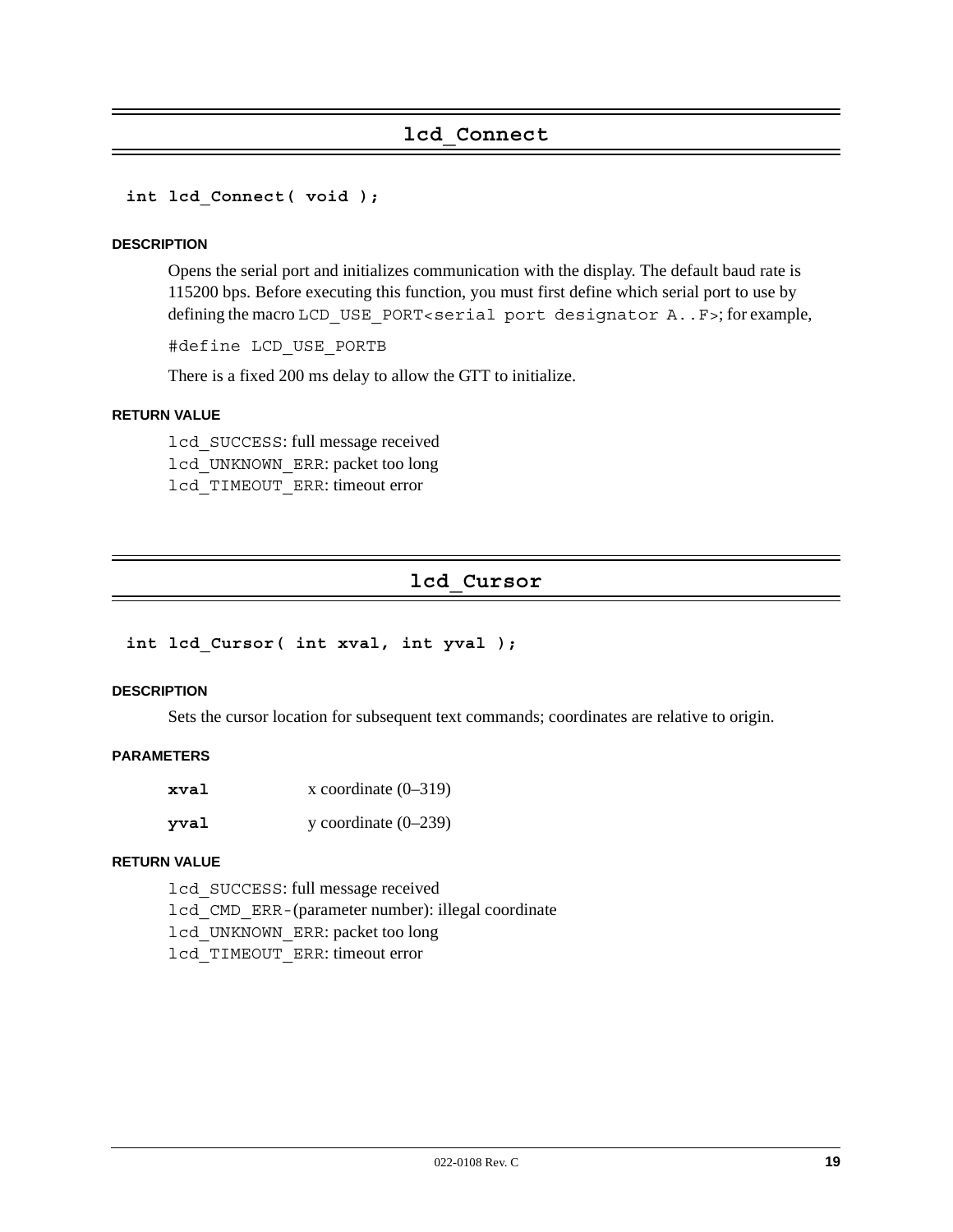# **lcd\_DefTouchArea**

#### **int lcd\_DefTouchArea( int IDnum, ... TA\_END );**

#### **DESCRIPTION**

Sets a touch area on the GTT or defines the touchmatic area. When the touch area is pressed, the GTT will send an "x" response followed by the touch area IDnum.

#### **PARAMETERS**

**IDnum** Touch area ID number to set (must be between 128 and 255).

The remaining parameters are optional and may be used in any order (unless otherwise specified). The parameter name and value must be entered as follows:

<parameter name>, <parameter value>,

#### **TA\_END** must be the final parameter

The coordinates can be forced using the following two parameters. Keep in mind that the (0,0) location is the top left corner of the LCD. If both values are 0, the area will be placed at the location specified by the last lcd\_Origin statement.

| TA TLXY | $(int)$ two values: top left x and y coordinates. This is the coordinate clos-<br>est to $(0,0)$ . Note that if both values are 0, the area will be placed at the lo-<br>cation specified by the last lcd Origin statement. If no values are<br>entered, the area will be placed at an x offset TA $\text{SEP}$ from the previous x<br>value. If this is $>300$ , x will be reset to 0, and the y value will be increased<br>by TA SEP. Both values are initialized to 10. |
|---------|----------------------------------------------------------------------------------------------------------------------------------------------------------------------------------------------------------------------------------------------------------------------------------------------------------------------------------------------------------------------------------------------------------------------------------------------------------------------------|
| TA SIZE | $(int)$ two values: the x and y size of the area. Any time this parameter is<br>specified, its value becomes the default. Both values are initialized to 20.                                                                                                                                                                                                                                                                                                               |
| TA SEP  | (int) two values. Allows you to specify x and y separation values between<br>top/left corners of the bit maps for placing multiple areas without having<br>to specify the x and y values for each. The separation is measured relative<br>to the top left corner of the bitmaps. Any time this parameter is specified,<br>its value becomes the default. Both values are initialized to 20. Note that<br>the areas will proceed in the $x$ direction first, then $y$ .     |
| TA TYPE | (int) mode for the touch area:<br>TOUCH HIDDEN: display does not invert on press<br>TOUCH INVERT: display inverts on press (default mode)<br>TOUCH TYPEMATIC: will use the current typematic setup.                                                                                                                                                                                                                                                                        |
|         | Any time this parameter is specified, its value becomes the default. The<br>value is initialized to TOUCH INVERT.                                                                                                                                                                                                                                                                                                                                                          |

#### **RETURN VALUE**

lcd\_SUCCESS: full message received

lcd\_CMD\_ERR-(parameter number): illegal coordinate

lcd\_UNKNOWN\_ERR: packet too long

lcd\_TIMEOUT\_ERR: timeout error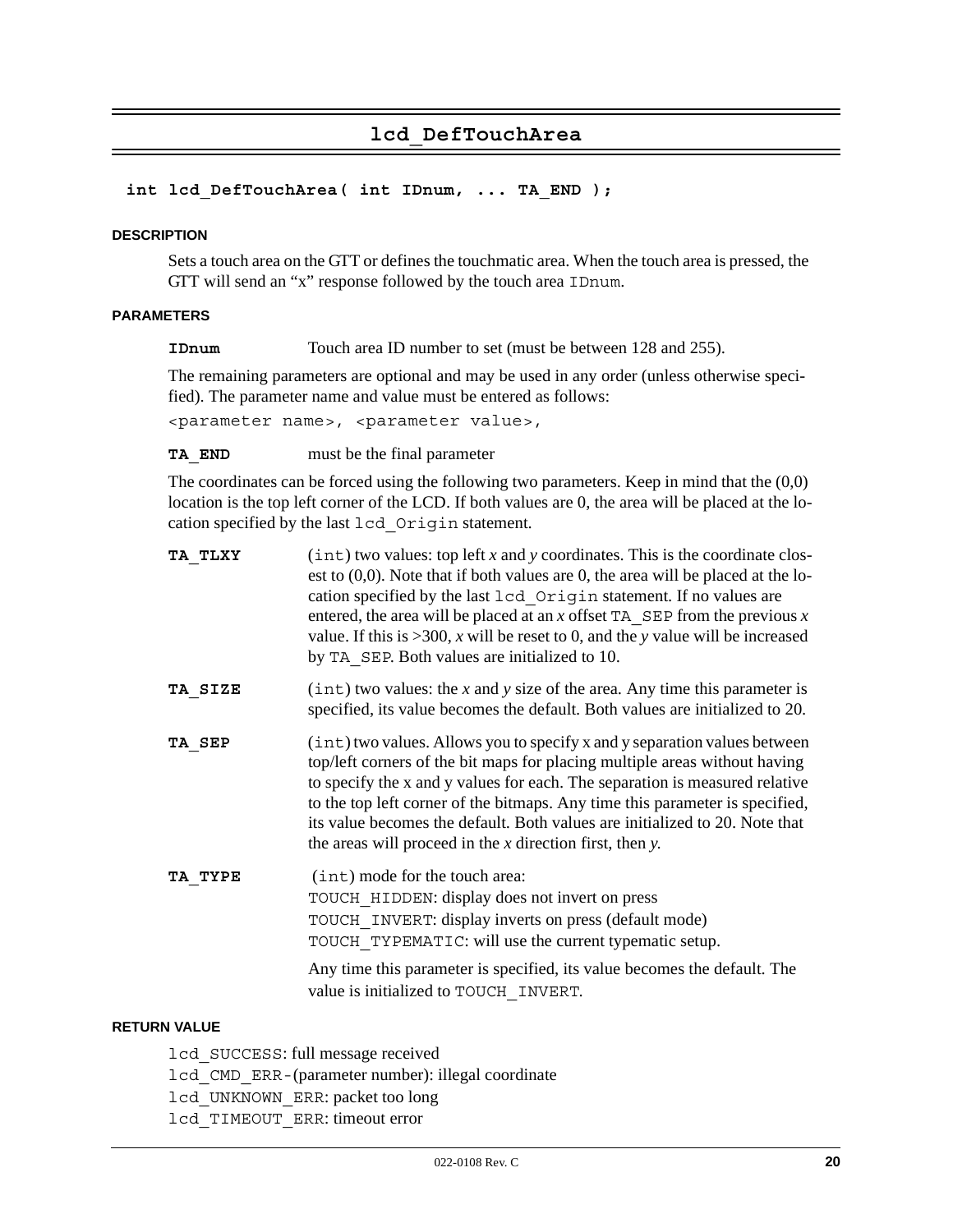# **lcd\_DispBitmap**

#### **int lcd\_DispBitmap( int BmpID, int xCoord, int yCoord );**

#### **DESCRIPTION**

Displays a bitmap on the Reach GTT. The bitmaps included with the Color Touchscreen Application Kit were drawn with the Windows Paint program. See the Reach manual (*SLCD Graphics Touch Terminal Technical Manual*) for details on downloading bitmaps.

#### **PARAMETERS**

| BmpID  | bitmap number                            |
|--------|------------------------------------------|
| xCoord | starting x coordinate ( $0 =$ left side) |
| yCoord | starting y coordinate $(0 = top)$        |

#### **RETURN VALUE**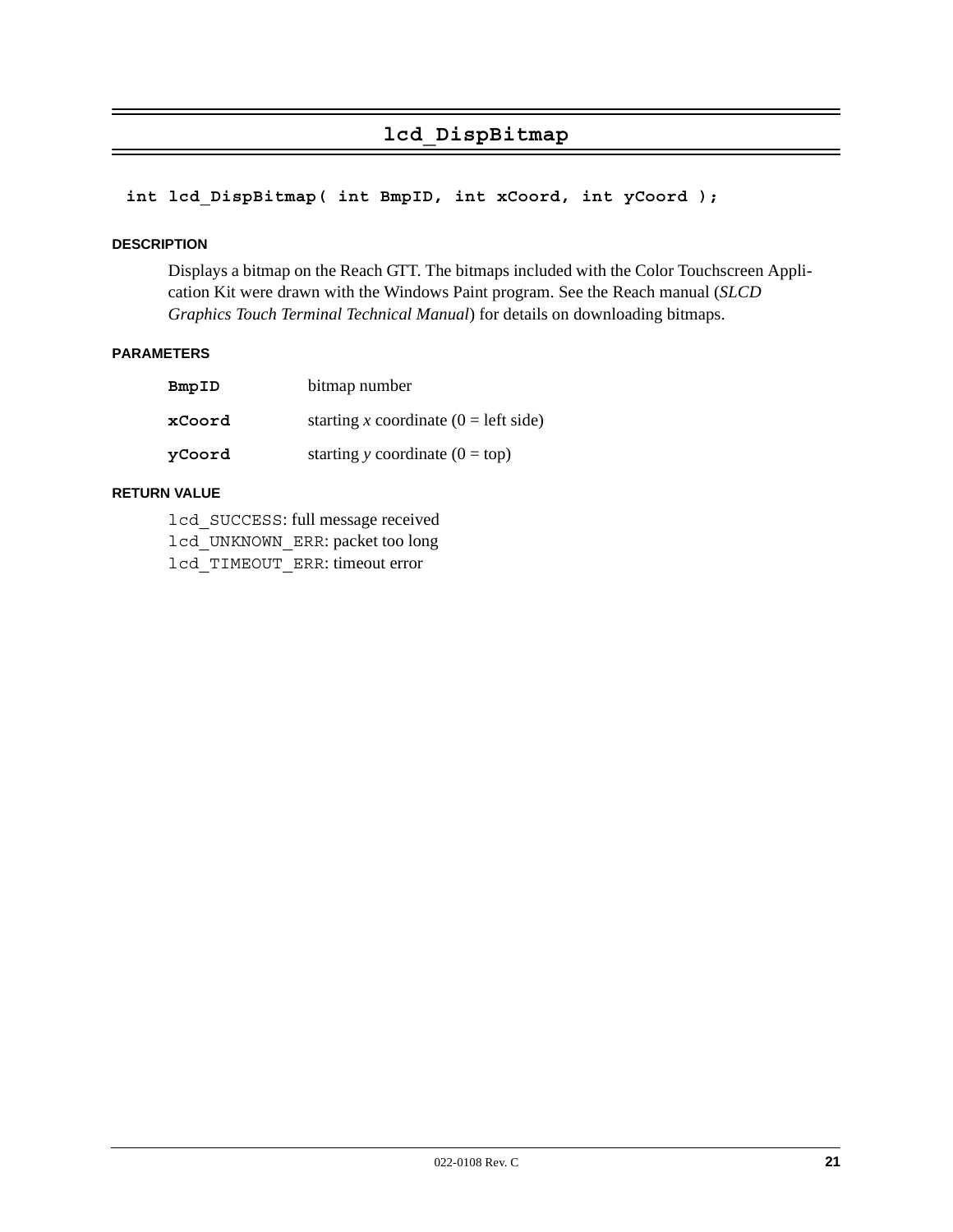# **lcd\_DispText**

# **int lcd\_DispText( char \*Text, int xCoord, int yCoord, int mode );**

#### **DESCRIPTION**

Diaplay text on the Reach GTT. There are several display modes. To see their differences, run the sample program \Samples\ColorTouchscreen\lcd\_text.c substituting other display modes for MODE\_NORMAL.

#### **PARAMETERS**

| Text   | Pointer to the text to display. The maximum number of characters is 126.                                                                                                       |
|--------|--------------------------------------------------------------------------------------------------------------------------------------------------------------------------------|
| xCoord | horizontal starting point. If both horizontal and vertical coordinates are 0,<br>no coordinates are sent and the text will be displayed at a previously de-<br>fined location. |
| yCoord | vertical starting point. If both horizontal and vertical coordinates are 0, no<br>coordinates are sent and the text will be displayed at a previously defined<br>location.     |
| mode   |                                                                                                                                                                                |
|        | One of these display modes:                                                                                                                                                    |
|        | • MODE NORMAL                                                                                                                                                                  |
|        | • MODE TRANS - transparent, text is written on top of current dis-<br>play                                                                                                     |
|        | • MODE XOR - exclusive OR                                                                                                                                                      |
|        | • MODE REV - foreground/background colors are reversed                                                                                                                         |

## **RETURN VALUE**

lcd\_SUCCESS: full message received lcd\_CMD\_ERR-(parameter number): string too long lcd\_UNKNOWN\_ERR: packet too long lcd\_TIMEOUT\_ERR: timeout error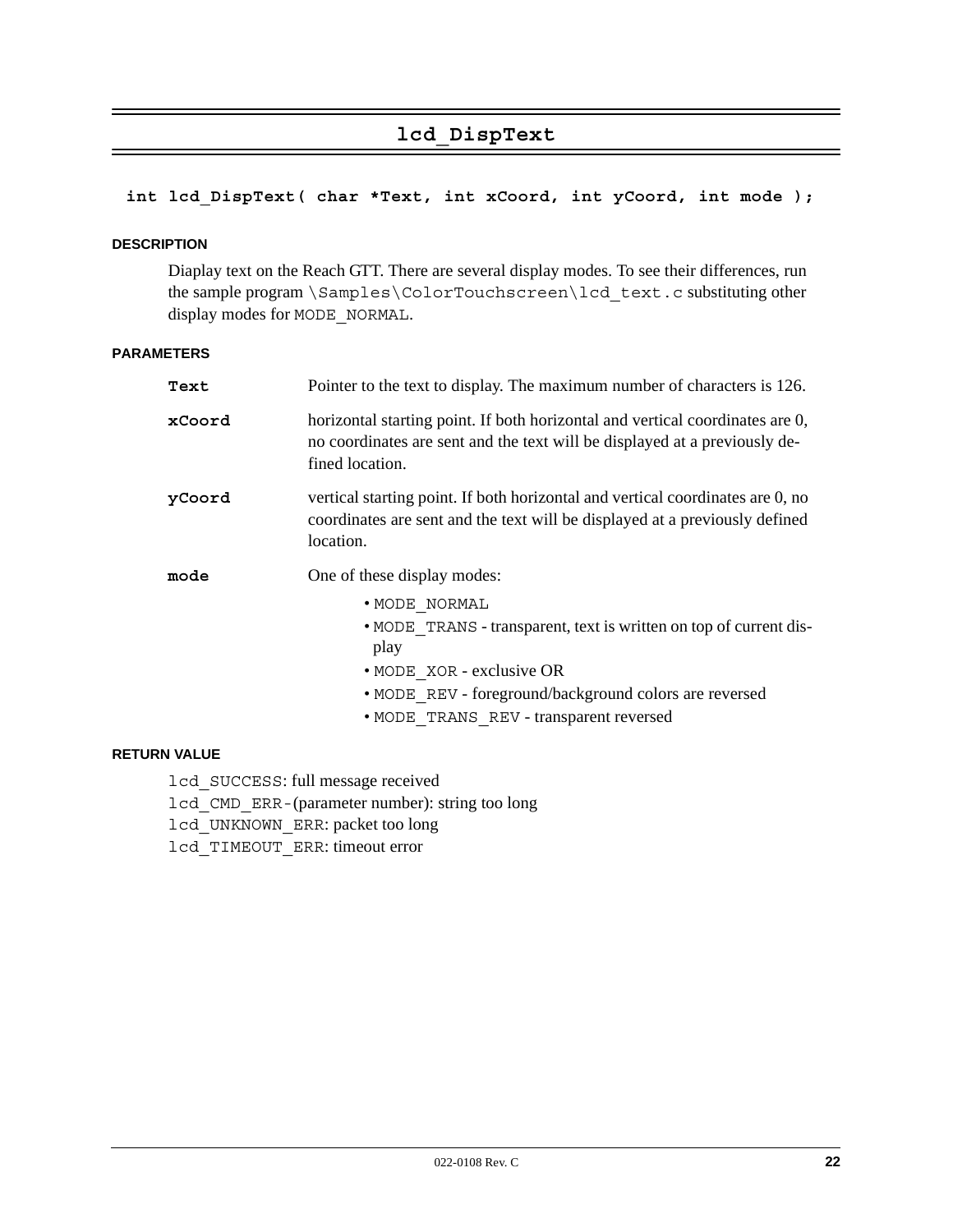**int lcd\_DrawMode( int mode );**

#### **DESCRIPTION**

Sets the drawing mode.

#### **PARAMETERS**

| mode | $0 = normal$ |
|------|--------------|
|      | $1 = XOR$    |

#### **RETURN VALUE**

lcd\_SUCCESS: full message received lcd\_CMD\_ERR-(parameter number): illegal mode lcd\_UNKNOWN\_ERR: packet too long lcd\_TIMEOUT\_ERR: timeout error

# **lcd\_Font**

**int lcd\_Font( char \*Font );**

#### **DESCRIPTION**

Sets the default font.

#### **PARAMETER**

| Font | Pointer to the font descriptor.                                                                                                                                                              |
|------|----------------------------------------------------------------------------------------------------------------------------------------------------------------------------------------------|
|      | Current proportional fonts are:<br>"8", "10", "10S", "13", "13B", "16", "16B", "18BC", "24", "24B",<br>"24BC", "32", "32B"                                                                   |
|      | Current mono-spaced fonts are:<br>"4x6", "6x8", "6x9", "8x8", "8x9", "8x10", "8x12", "8x13",<br>"8x15B", "8x16", "8x16L", "14x24", "16x32", "16x32i", "24x48",<br>"32x64", "40x80", "60x120" |
|      | See the Reach Technology manual on the Reach Technology CD for addi-<br>tional details.                                                                                                      |

#### **RETURN VALUE**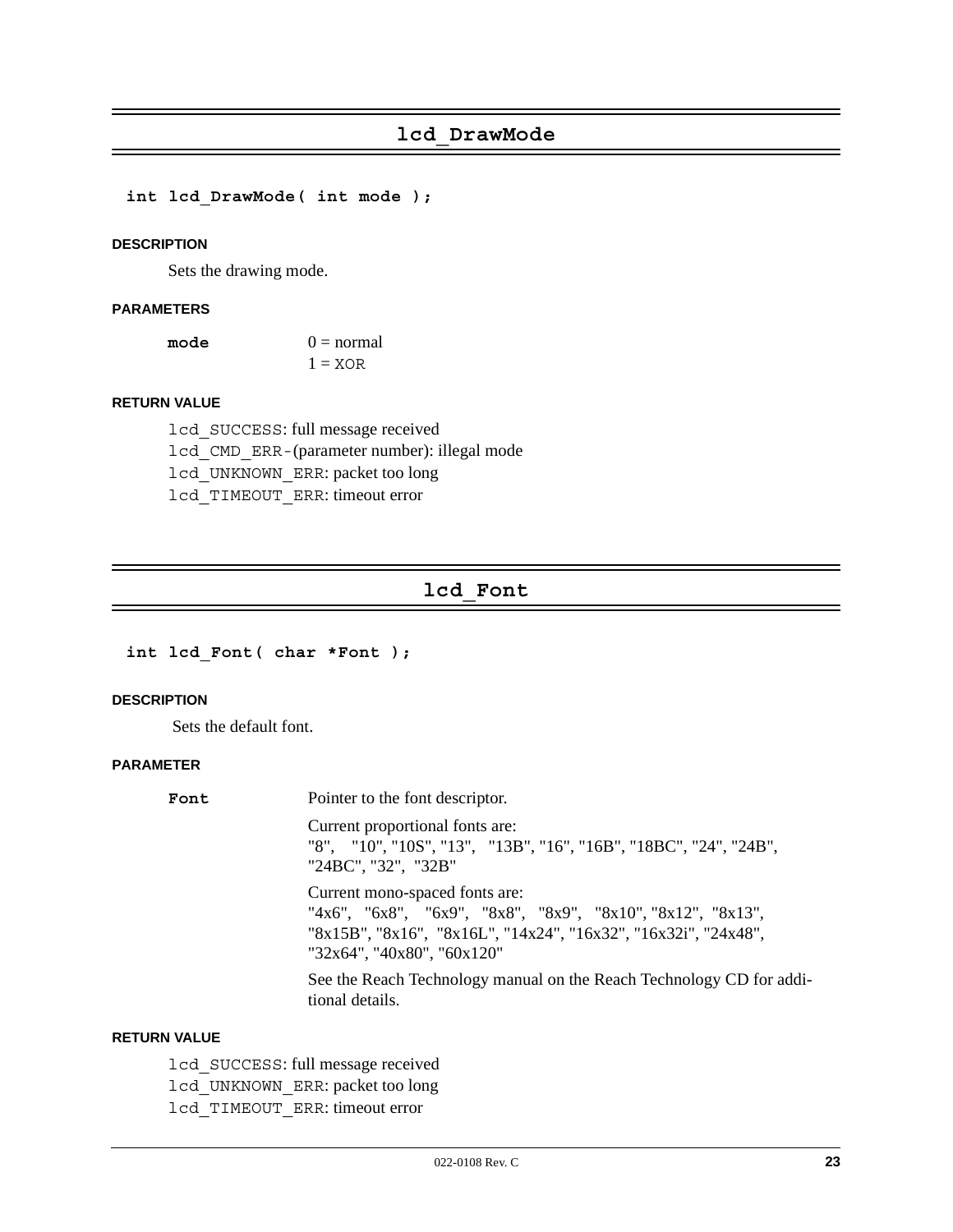# **lcd\_GetTouch**

#### **int lcd\_GetTouch( int tdly );**

#### **DESCRIPTION**

Recognizes a touchscreen press by examining the first character of the string sent by the Reach GTT. The first character will be "x," "r" or "s." This function returns a 16-bit integer, with the touchscreen area number in the low byte. For latched buttons, the high byte is 1 if the button was pressed and a 0 if not.

#### **PARAMETER**

**tdly** maximum number of milliseconds to wait

#### **RETURN VALUE**

- >0: button number (0-127) or touchscreen area number (128-255)
- -1: no touchscreen press detected

# **lcd\_Line**

```
int lcd_Line( int x0, int y0, int x1, int y1 );
```
#### **DESCRIPTION**

Draws a line using the current foreground color and pen width.

#### **PARAMETERS**

| $\mathbf{x}^{\,0}$ | starting pixel number of the x coordinate |
|--------------------|-------------------------------------------|
| y0                 | starting pixel number of the y coordinate |
| $\mathbf{x}1$      | ending pixel number of the x coordinate   |
| y1                 | ending pixel number of the y coordinate   |

#### **RETURN VALUE**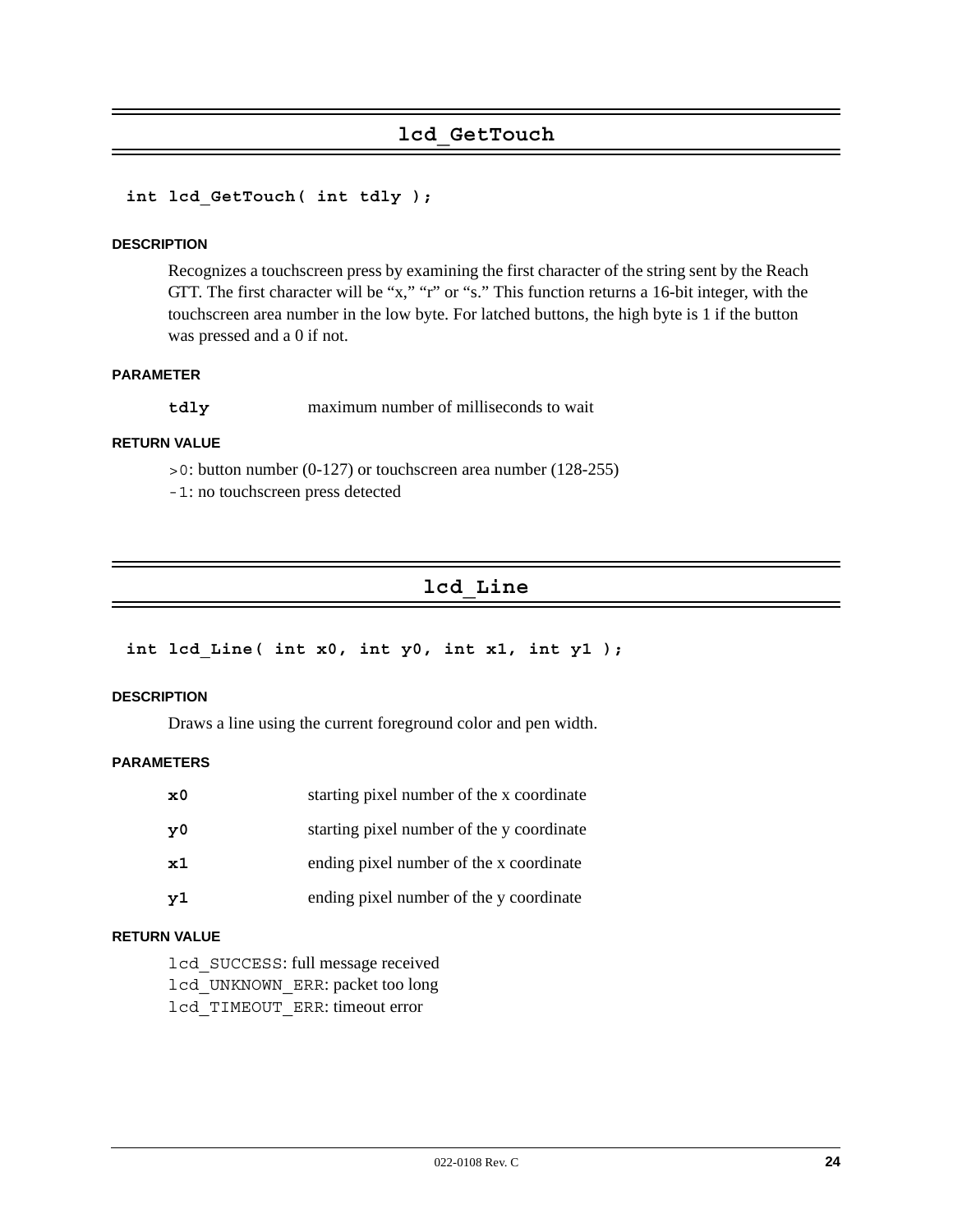# **lcd\_Origin**

**int lcd\_Origin( int xval, int yval );**

#### **DESCRIPTION**

Sets the origin for subsequent commands.

#### **PARAMETERS**

| xval | <i>x</i> value $(0-319)$ |
|------|--------------------------|
| yval | y value $(0-2390)$       |

#### **RETURN VALUE**

lcd\_SUCCESS: full message received lcd\_CMD\_ERR-(parameter number): illegal coordinate lcd\_UNKNOWN\_ERR: packet too long lcd\_TIMEOUT\_ERR: timeout error

# **lcd\_PenWidth**

#### **int lcd\_PenWidth( int width );**

#### **DESCRIPTION**

Sets the width in pixels for lines, rectangles, and triangles, but not circles. The value is saved in global variable lcd\_penwidth.

#### **PARAMETERS**

**width** width in pixels (1–200)

#### **RETURN VALUE**

lcd\_SUCCESS: full message received lcd\_CMD\_ERR-(parameter number): illegal pen width lcd\_UNKNOWN\_ERR: packet too long lcd\_TIMEOUT\_ERR: timeout error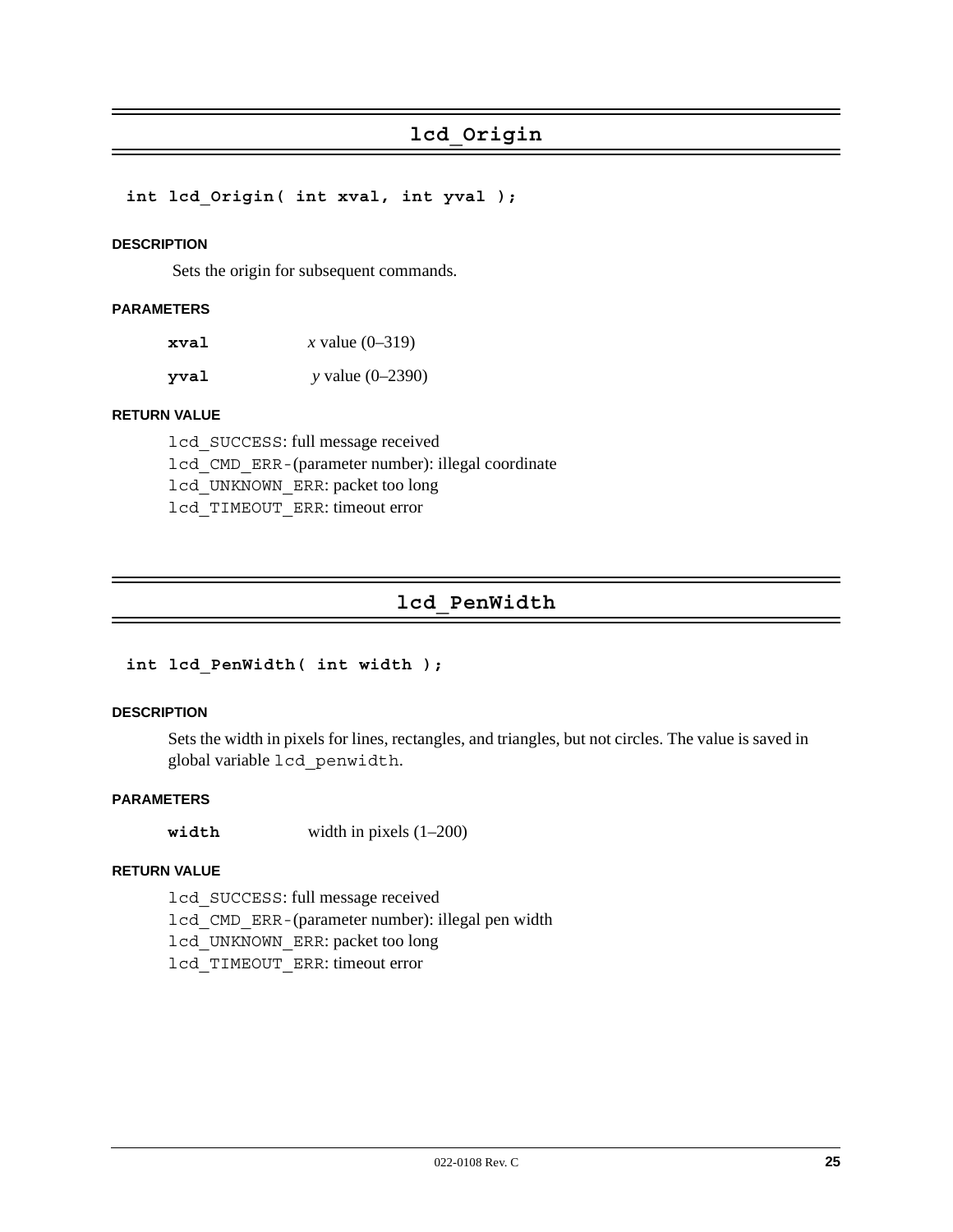# **lcd\_Rectangle**

#### **int lcd\_Rectangle( int x0, int y0, int x1, int y1, int style );**

#### **DESCRIPTION**

Draws a rectangle using the current foreground color and pen width.

#### **PARAMETERS**

| $\mathbf{x}^{\,0}$ | top left x coordinate in pixels                                                                                                           |
|--------------------|-------------------------------------------------------------------------------------------------------------------------------------------|
| y0                 | top left y coordinate in pixels                                                                                                           |
| $\mathbf{x}1$      | bottom right x coordinate in pixels                                                                                                       |
| y1                 | bottom right y coordinate in pixels                                                                                                       |
| style              | $0 =$ regular line<br>$1 =$ filled rectangle with current foreground color<br>$2 =$ dotted rectangle (one-pixel dots—overrides pen width) |

#### **RETURN VALUE**

lcd\_SUCCESS: full message received lcd\_UNKNOWN\_ERR: packet too long lcd\_TIMEOUT\_ERR: timeout error

# **lcd\_SetState**

#### **int lcd\_SetState( int button, int state );**

#### **DESCRIPTION**

Sets the state of a latching button.

#### **PARAMETERS**

| button | The button number $(1-127)$ |  |
|--------|-----------------------------|--|
|--------|-----------------------------|--|

| state | State value for the button: |
|-------|-----------------------------|
|       | $0$ (button is off)         |
|       | 1 (button is on)            |

#### **RETURN VALUE**

lcd\_SUCCESS: full message received lcd\_CMD\_ERR-(parameter number): illegal button lcd\_UNKNOWN\_ERR: packet too long lcd\_TIMEOUT\_ERR: timeout error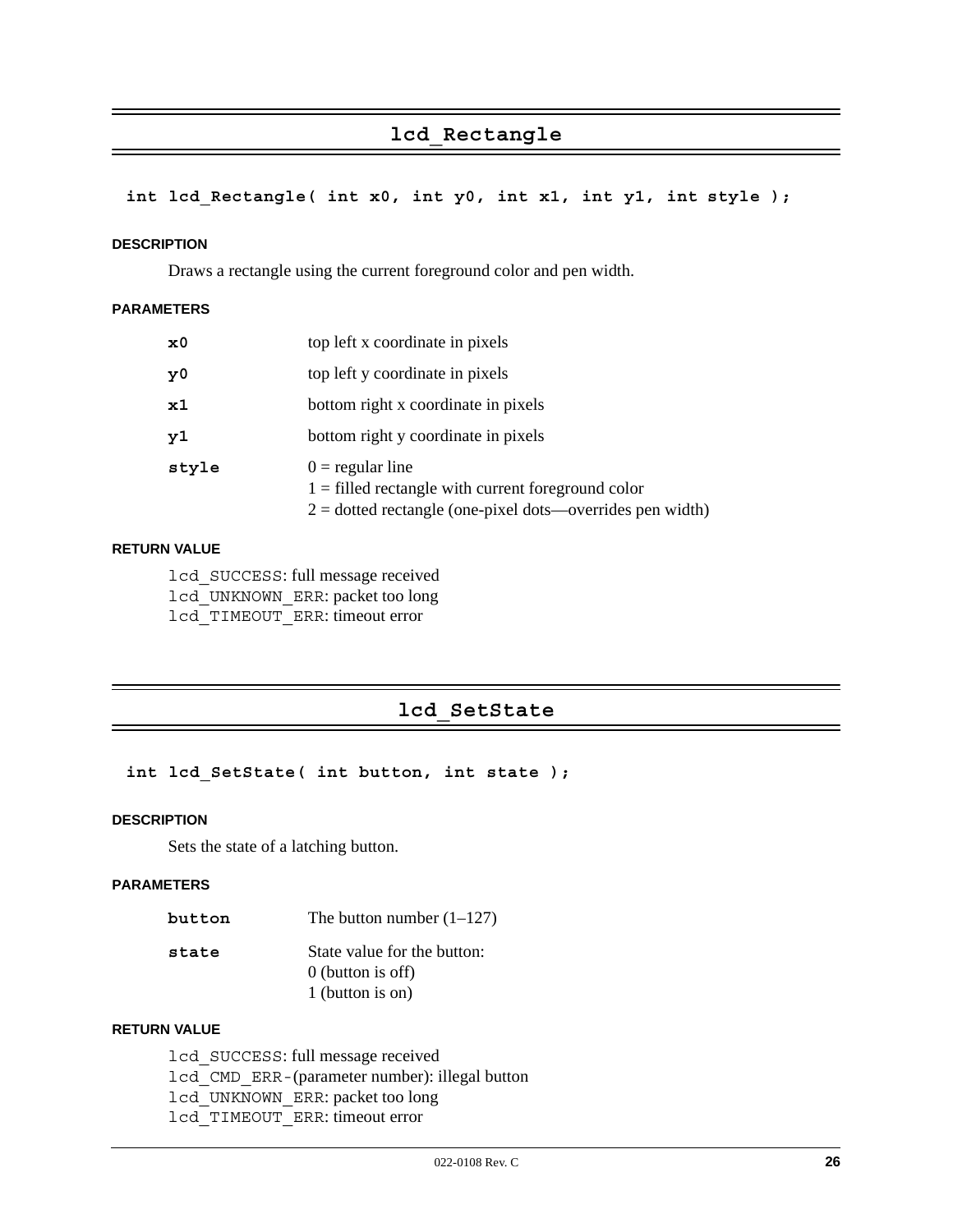# **lcd\_Triangle**

**int lcd\_Triangle( int x0, int y0, int x1, int y1, int x2, int y2, int color );**

#### **DESCRIPTION**

Draws a triangle using the current foreground color and pen width, unless a fill color is specified.

#### **PARAMETERS**

| $\mathbf{x}^{\,0}$ | top left vertex x coordinate in pixels                                                                                                                   |
|--------------------|----------------------------------------------------------------------------------------------------------------------------------------------------------|
| y <sub>0</sub>     | top left vertex y coordinate in pixels                                                                                                                   |
| x1                 | top right vertex x coordinate in pixels                                                                                                                  |
| y1                 | top right vertex y coordinate in pixels                                                                                                                  |
| x <sub>2</sub>     | bottom vertex x coordinate in pixels                                                                                                                     |
| y2                 | bottom vertex y coordinate in pixels                                                                                                                     |
| color              | fill color in RGB format (see the section titled "Set Color (Detailed)"<br>in the SLCD Graphics Touch Terminal Technical Manual)<br>$-1 =$ no fill color |

#### **RETURN VALUE**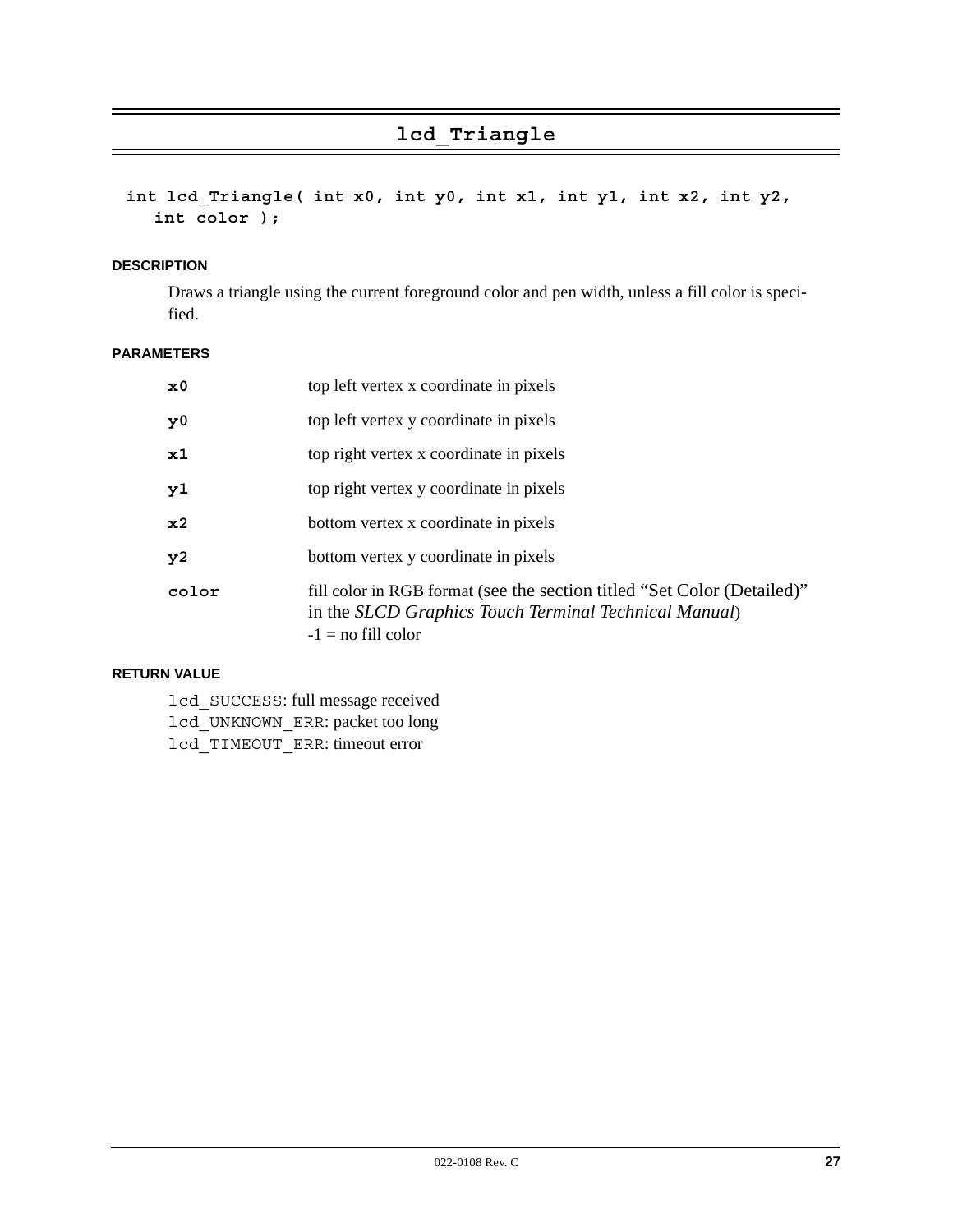# **lcd\_Typematic**

# **int lcd\_Typematic( int delay, int repeatdelay );**

#### **DESCRIPTION**

Sets typematic parameters for momentary buttons.

#### **PARAMETERS**

| delay | The delay in milliseconds before the button starts to repeat. Must be a mul- |
|-------|------------------------------------------------------------------------------|
|       | tiple of 10 ms.                                                              |

**repeatdelay** The delay in milliseconds between repeats. Must be a multiple of 10 ms.

#### **RETURN VALUE**